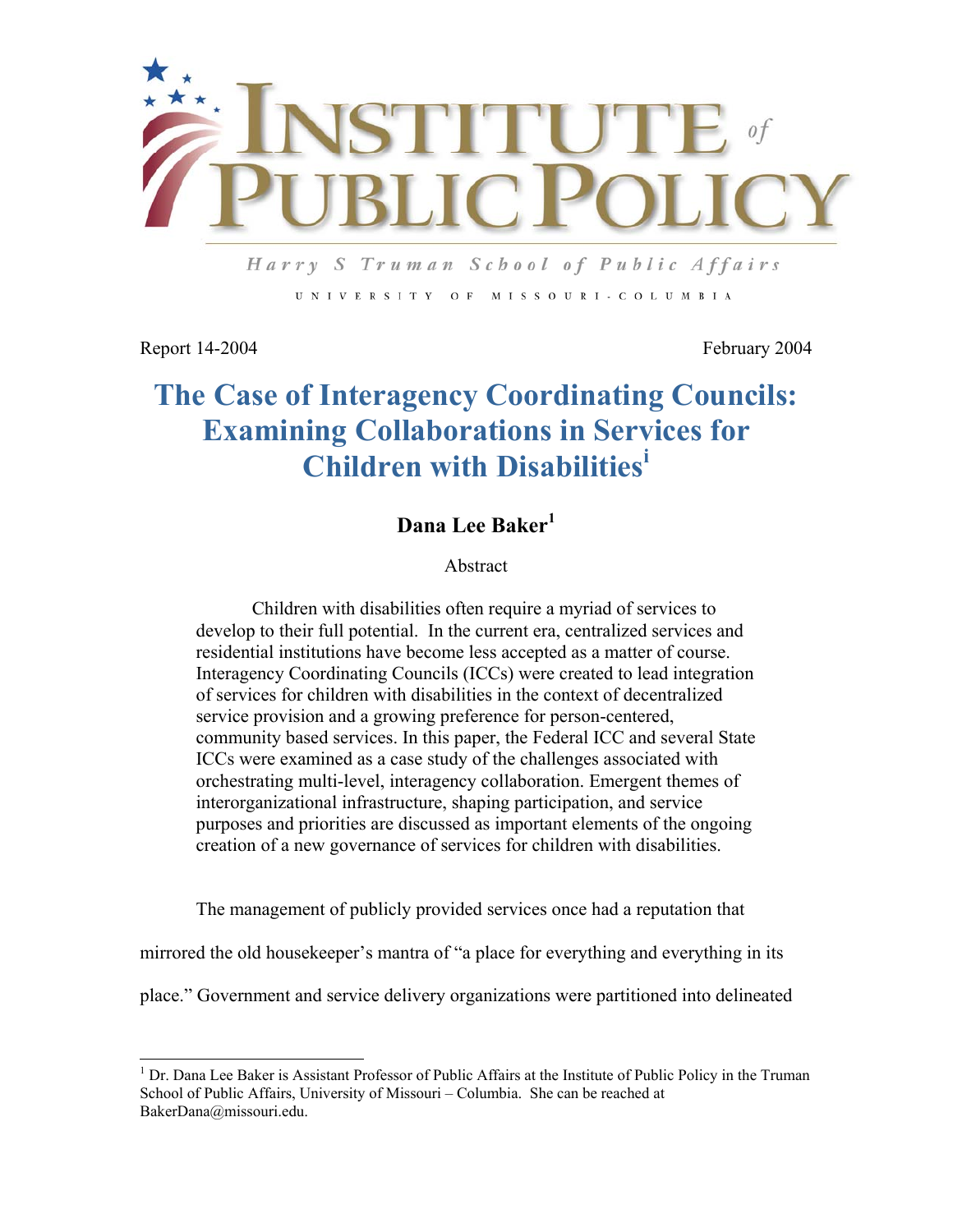activities. These activities, in theory, had nested arenas of responsibility in the federalist structure of the government, from the federal government to the states to the thousands of local governments. Agencies at the same level of government were hoped to partition activities to avoid service overlap and limit turf confusion. The public policies and services designed to address needs associated with disabilities were no exception.

In the current era, however, sharing roles and responsibilities between levels of government and among agencies is increasingly favored (Craswell & Davis, 1994; Page, 2003). This blending of roles and responsibilities reshapes leadership, management, and service delivery challenges in the provision of services for children with disabilities nationwide. Collaboration has the potential to facilitate and strengthen person-centered and community-based services for individuals with disabilities and their families in part because of the increased potential for flexibility in service structures (Walter & Petr, 2000).

 Among the most important expected benefits of blending roles and merging responsibilities are better, more cohesive service delivery, and an associated decrease in the time and energy individuals with service needs expend in an effort to receive appropriate government services. However, creating successful collaboration in the governance of service provision is far from automatic (George, Quinn & Varisco, 1997; Johnson, Zorn, Tam, LaMontagne & Johnson, 2003) and is unlikely to have an observable effect on programs or services without a collective focus on the collaborative process itself (Alkema, Shannon & Wilbur, 2003; Page, 2003). Interagency Coordinating Councils (ICCs) are designed to help lead successful collaboration in services for young children with disabilities (FICC, 2002).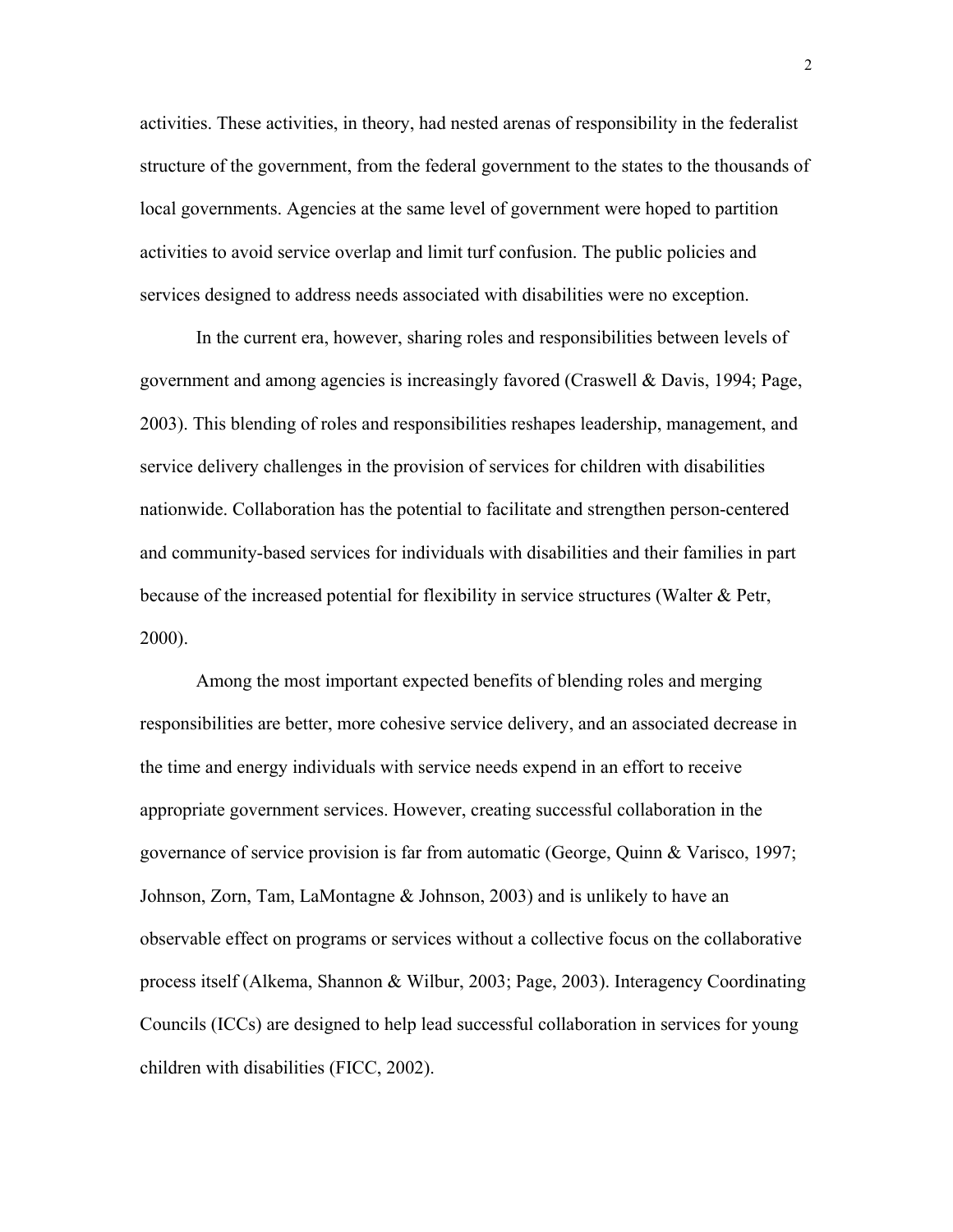The following is an analysis of the documents and discussion of ICCs during the late 1990s and early years of the current century. Though policy statements do not completely capture the scope of work in which organizations engage, written policies represent the negotiated public purpose of these efforts. The model of interagency (and other stakeholder) collaboration employed in formal collaborative efforts tends to have a significant impact on the nature and quality of services available for individuals (Johnson et al, 2003, Page, 2003; Riley, 1994). Given these factors, an examination of the expressed collaboration model is an important source of insight for future practice and policy development.

#### A Brief History of Interagency Coordinating Councils

ICCs were developed at both the federal and state levels as part of an effort to reshape the provision of services for young children with disabilities in the United States to better accommodate both resource constraints and complex demands for services (Alkema, Shannon & Wilbur, 2003; Bardach, 2001; Riley, 1994). State Interagency Coordinating Councils (SICCs) were mandated in 1986 as part of the early childhood development initiative of *The Education of the Handicapped Amendments* (P.L. 99-457). The following year, a Memorandum of Understanding was signed by the U.S. Department of Education and the U.S. Department of Health and Human Services (HHS) that endorsed the establishment of a Federal Interagency Coordinating Council (FICC) (Garner, 1997). However, the FICC was not authorized until the 1991 amendments of the Individuals with Disabilities Education Act (IDEA).

During the next few years, the influence and roles of the FICC and SICCs grew slowly. The FICC was strengthened in the 1997 reauthorization of IDEA and a new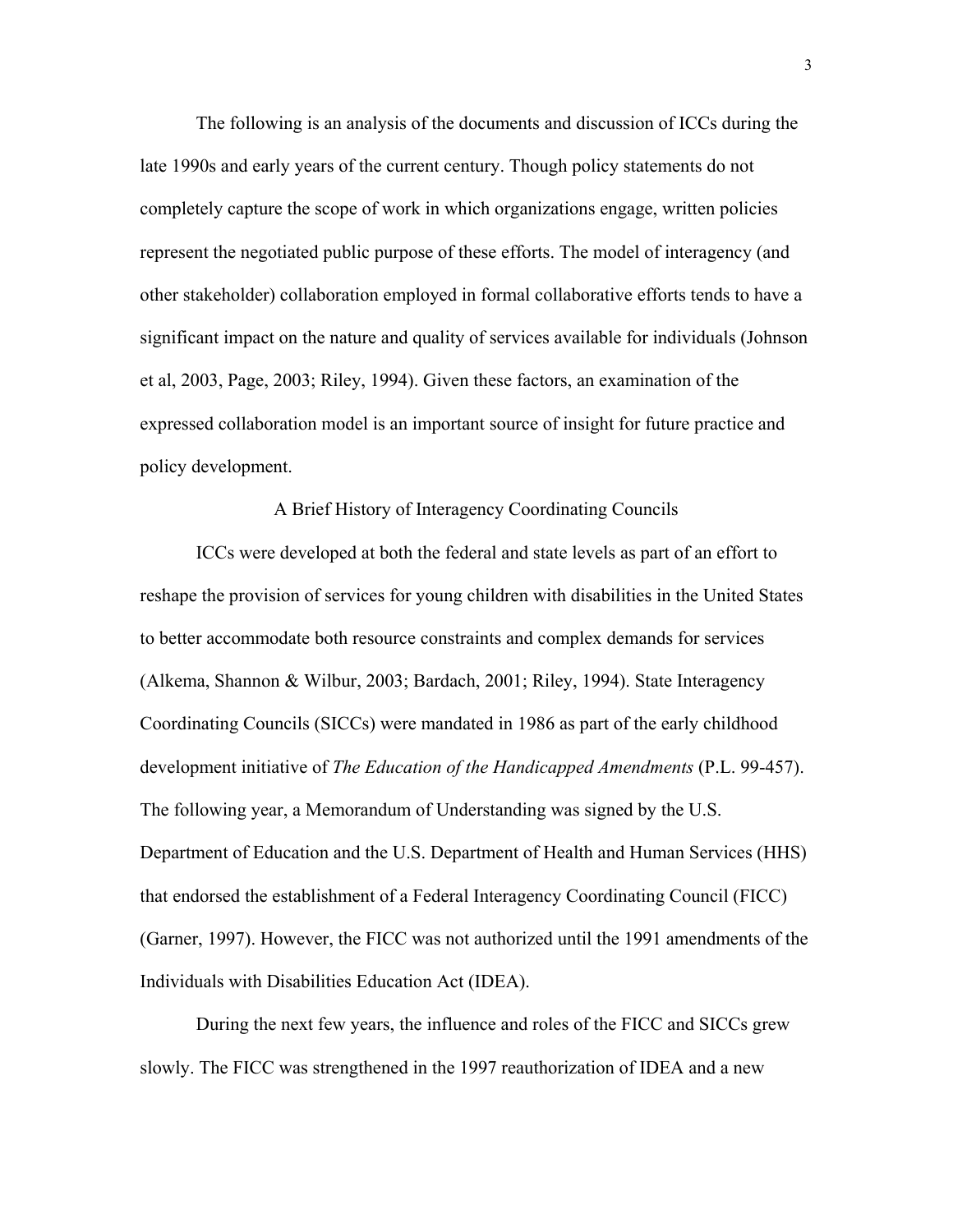Memorandum of Understanding was signed by all participating federal agencies in March of 2000. During the late 1990s, many states also expanded the designated role of their SICCs focusing attention on the implementation of collaboration such as funding structures, changes in distribution of responsibility between agencies, and the appropriate way to engage all stakeholders in a more public arena.

ICCs changed alongside shifts in the conception of responsibility of governments with regard to services for individuals with disabilities during the 1990s. During the late twentieth century, disability came to be understood as at least partially the result of restrictive infrastructures deliberately created in society. This constructivist understanding of disability moved the preferred model of service delivery for individuals with disabilities from standardized and institutional toward person-centered and community based services (Stroman, 2003). The 1997 Reauthorization of IDEA was a difficult and muddled process complicated both by high profile issues such as discipline, and by long term disagreements, such as the distribution of fiscal responsibility between levels of government. Furthermore, the Supreme Court decision in Olmstead vs. L.C*.*  (1999) asserted (but did not effectively provide for) the right of individuals with disabilities to live in community settings. This landmark decision further motivated governments to reconsider the traditional service delivery structures and approaches. ICCs were created to bring forth a blending role and redistribution of accountability in the provision of disability services to young children.

 ICCs are intended to create and support a process of planning service delivery that fully involves all issue stakeholders from agency members to practitioners to policy makers to parents. Especially since innovative forms of collaboration will be increasingly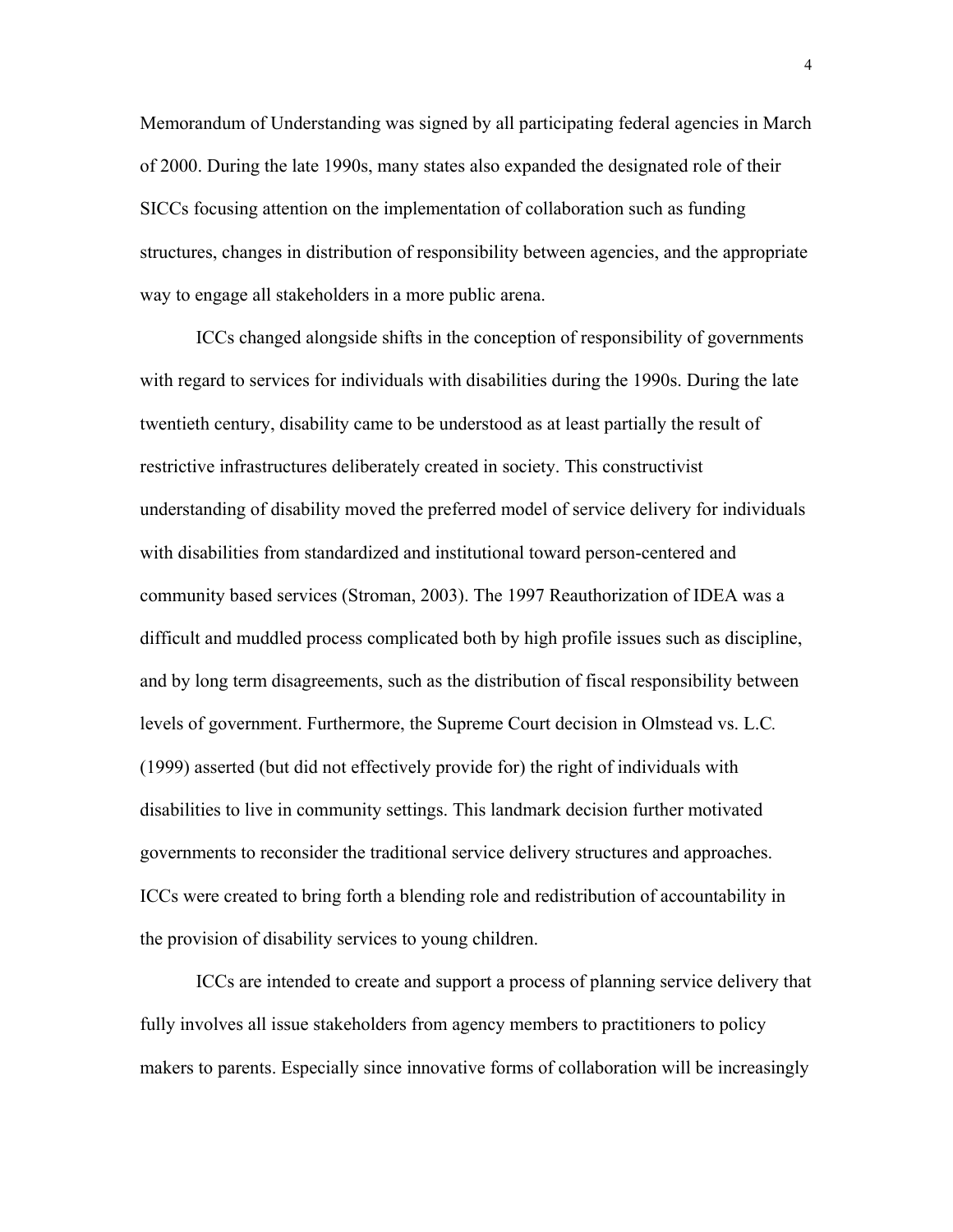required as more individuals expect to receive services outside of an institutional setting, a more comprehensive understanding of the way in which collaboration is developing and encountering challenges in the ICCs is valuable to all those involved in the lives of children with disabilities.

#### Methods

 Our guiding research question for this case study was: Do ICC documents and discourse reveal innovative collaborative elements that will better support community and person based services? We hypothesized that they would demonstrate (as yet) unrealized insights into effective collaboration that reflect a more constructivist understanding of disability. To examine how ICCs are envisioning successful collaboration and coordination, we analyzed documents produced by state and the federal Interagency Coordinating Councils. These documents are those that ICCs have deliberatively designed to explain their purpose and goals (such as vision and mission statements and organization by-laws), and the public discourse of ICCs (as seen in transcripts, agendas, minutes, and presentation handouts of FICC meetings). We used a two-pronged approach to the case study: content analysis and discourse analysis.

#### *Content Analysis*

Content analysis has been widely applied to a broad scope of research questions about issues ranging from corporate mission statements to gender stereotyping in magazines to the representation of race in the Sunday comics (Brabant & Mooney, 1999; Morris, 1994; Schlenker, Caron & Halteman, 1998). In research related to the public sector, content analysis has been most frequently used in the studies of issue definition and thematic communication.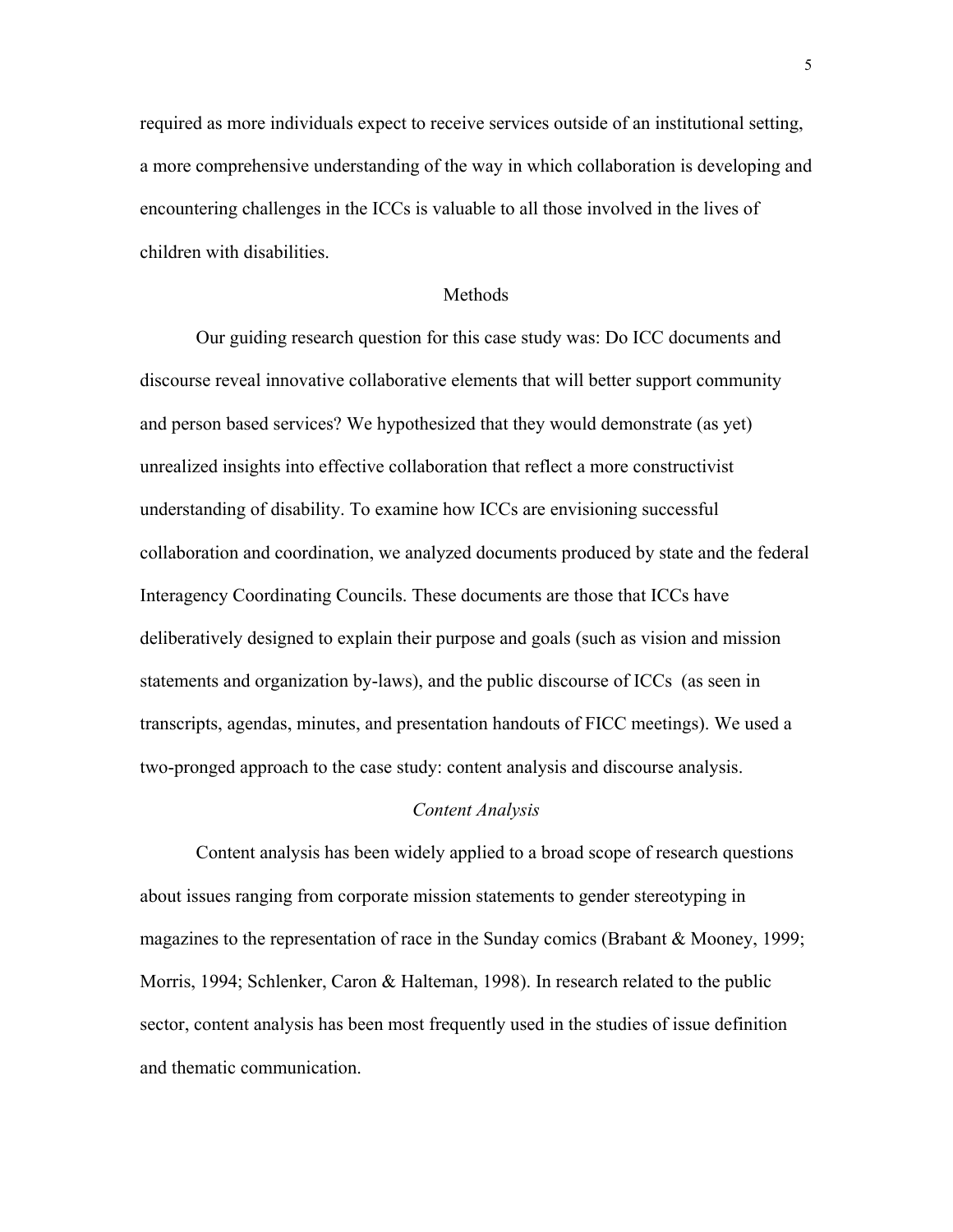Content analysis measures the frequency of a given type of content such as particular images, references, or words (Angelique & Culley, 2000; Brabant & Mooney, 1999; Krippendorff, 1980; Milburn, Carney & Martinez, 2001). Because the content remains constant and can be observed without contamination of the data sources, content analysis is an excellent technique with which to make replicable and valid inferences about intent and context in social phenomena (Huhmann & Brotherton, 1997; Krippendorff, 1980, p. 21; Morris, 1994). Formal content analysis begins with the creation of a catalog or dictionary of content for which the frequency of appearance in the sample media is measured (Angelique & Culley, 2000; Chandler & Griffiths, 2000; Krippendorf, 1980; Schlenker et. al, 1998).

In content analysis of the text of public documents, a thematic dictionary of words related to the issue of interest is employed. The creation of a dictionary is informed by previous research in the topical area and is designed to include a comprehensive list of words that tend to related to and indicative of discussion of issue of concern (Chandler & Griffiths, 2000; Morris, 1994). The dictionary employed "remains fixed during the analysis" (Krippendorf, 1980, p. 125). The words are then categorized into themes for analysis (Lucas, 2002). In this study, we used a dictionary of 77 collaboration and coordination related words listed below in Table 1.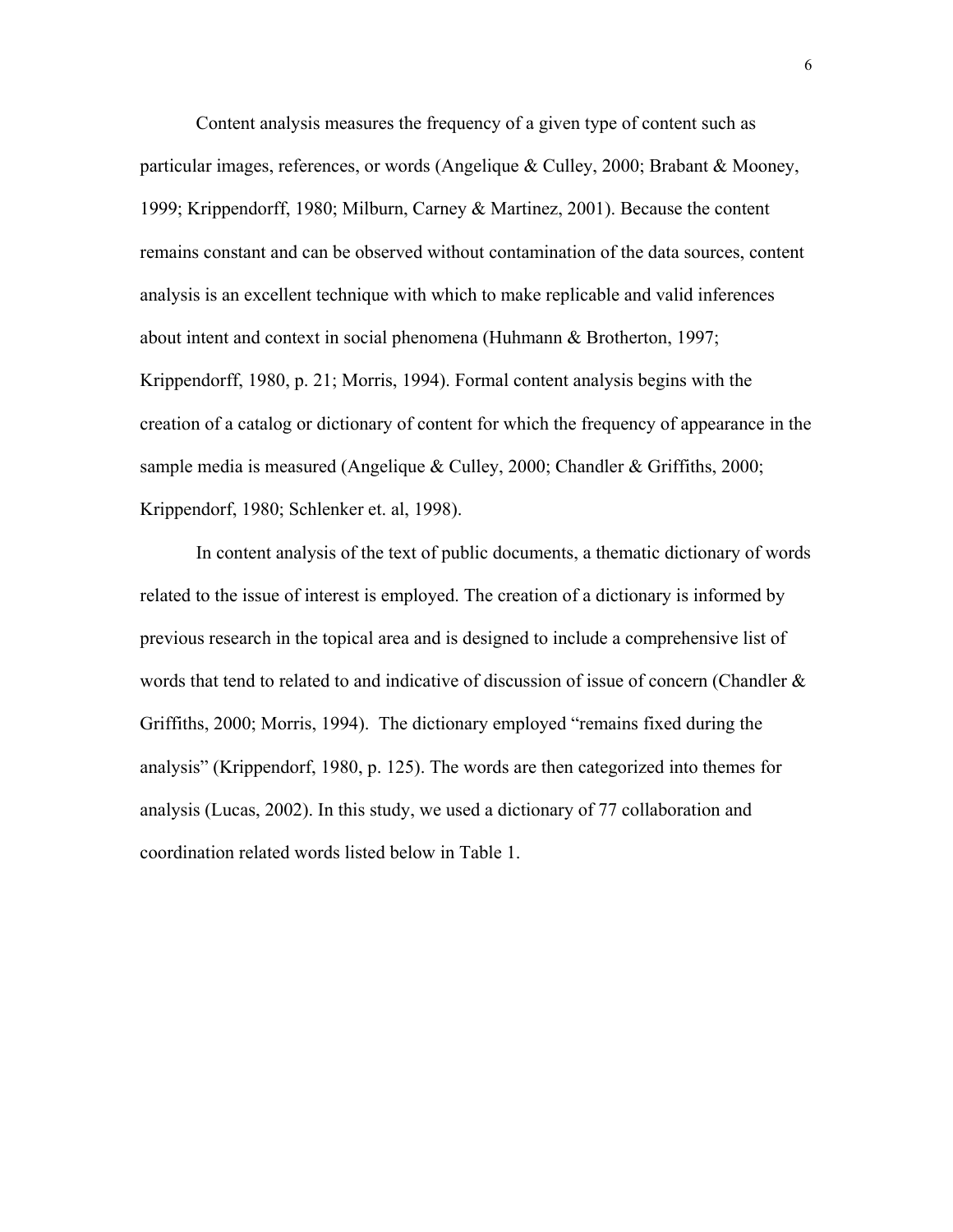#### Table 1

| Coordination(ated) |
|--------------------|
|                    |
|                    |
|                    |
|                    |
|                    |
|                    |
|                    |
|                    |
|                    |
|                    |
|                    |
|                    |
|                    |
|                    |
|                    |
|                    |

## Content Analysis Dicti

Once the dictionary has been developed, a documents sample is selected. The sample of documents for this study included vision, mission and strategic planning documents from the federal ICC and from a deliberative sample of ten states selected to represent the geographical and socioeconomic diversity of the country (Idaho, Indiana, Montana, Nevada, North Carolina, Oregon, Pennsylvania, Texas, Vermont, and Washington). As would be expected giving the timing of the ICC reformation, these statements were written between 1998 and 2000. Our unit of analysis was the entire text of the documents in the sample.

Each document in the sample was analyzed using Concordance, a computer program designed for formal content analysis of documents. Content analysis software, like Concordance, is used to generate an index of the frequency of use of each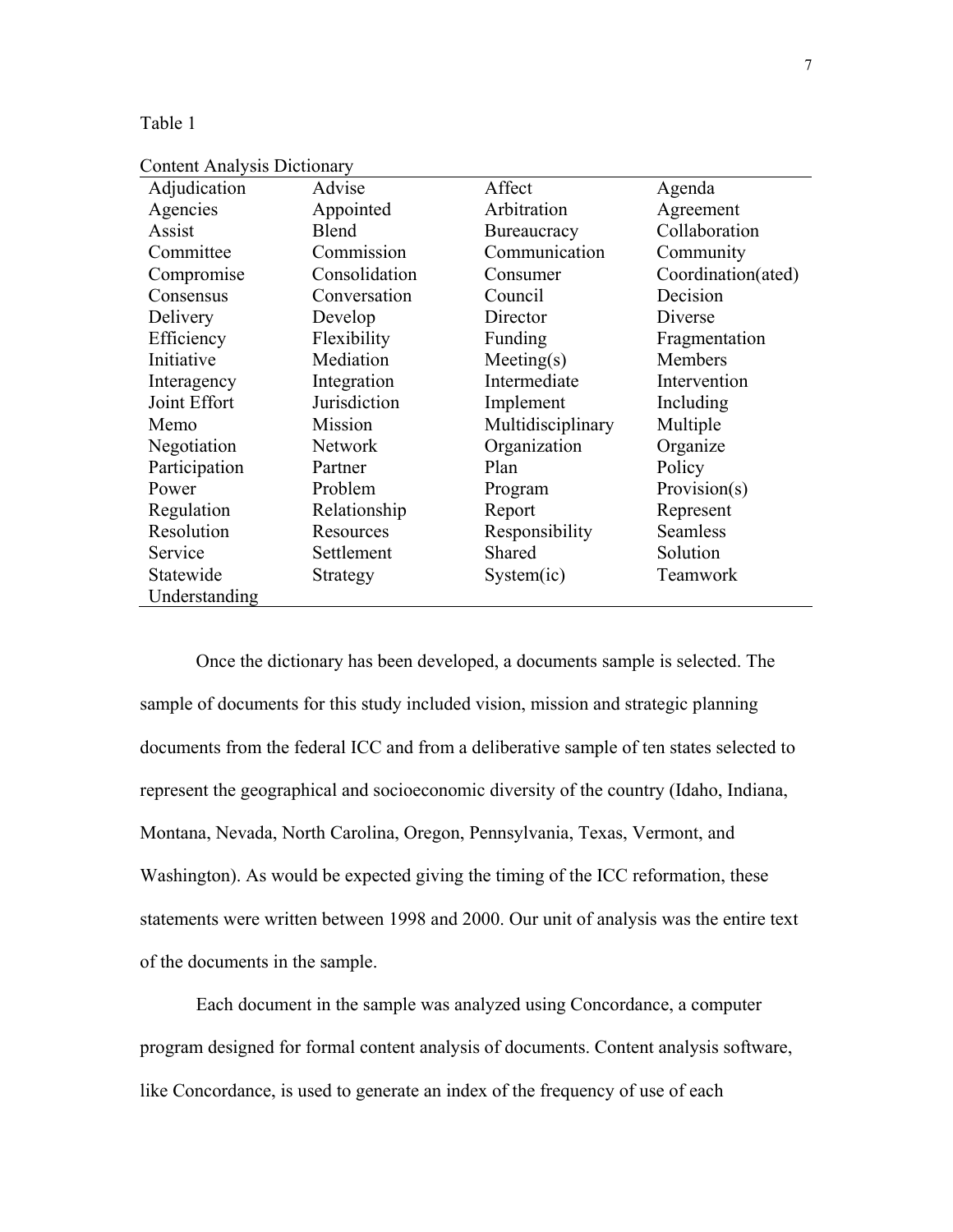meaningful word in the text (Morris, 1994). The index of each document in the sample was then analyzed for statistically significantly high appearance frequencies of the words in the thematic dictionary. A statistically significant use of a given word testifies to that concept's relative importance in the ICCs' envisioned purpose (Abernethy, 2000; Krippendorf, 1980; Lucas, 2002). Close variants of the words (such as the plural form) were counted and variation in the length of the documents was controlled for. To make sure the words were used as expected, a randomly selected sample of one hundred appearances of the words was checked to make sure the dictionary words were predominantly used in collaborative contexts. We then used a t-test to determine which words were used a statistically significantly higher number of times than other words in the thematic dictionary.

 Content analysis is sometimes criticized as being insufficiently focused on the context that produces the heavily negotiated public policy products. After all, documents such as mission and vision statements represent the negotiated image of collaboration more accurately than the ongoing collaboration processes within public organizations. Whereas content analysis is useful for analyzing the negotiated and static image of the collaboration goal, discourse analysis is useful for examining "cultural dynamics in action" (Bennington, Shetler & Shaw, 2003).

#### *Discourse Analysis*

Discourse analysis is a broad methodological term encompassing many different systematic processes for examining language and its context (Bennington et. al., 2003; Boutain, 1999; Zeeman, Poggenpoel, Myburgh & Van der Linde, 2002). The term generally refers to research approaches using units of analysis at least one sentence long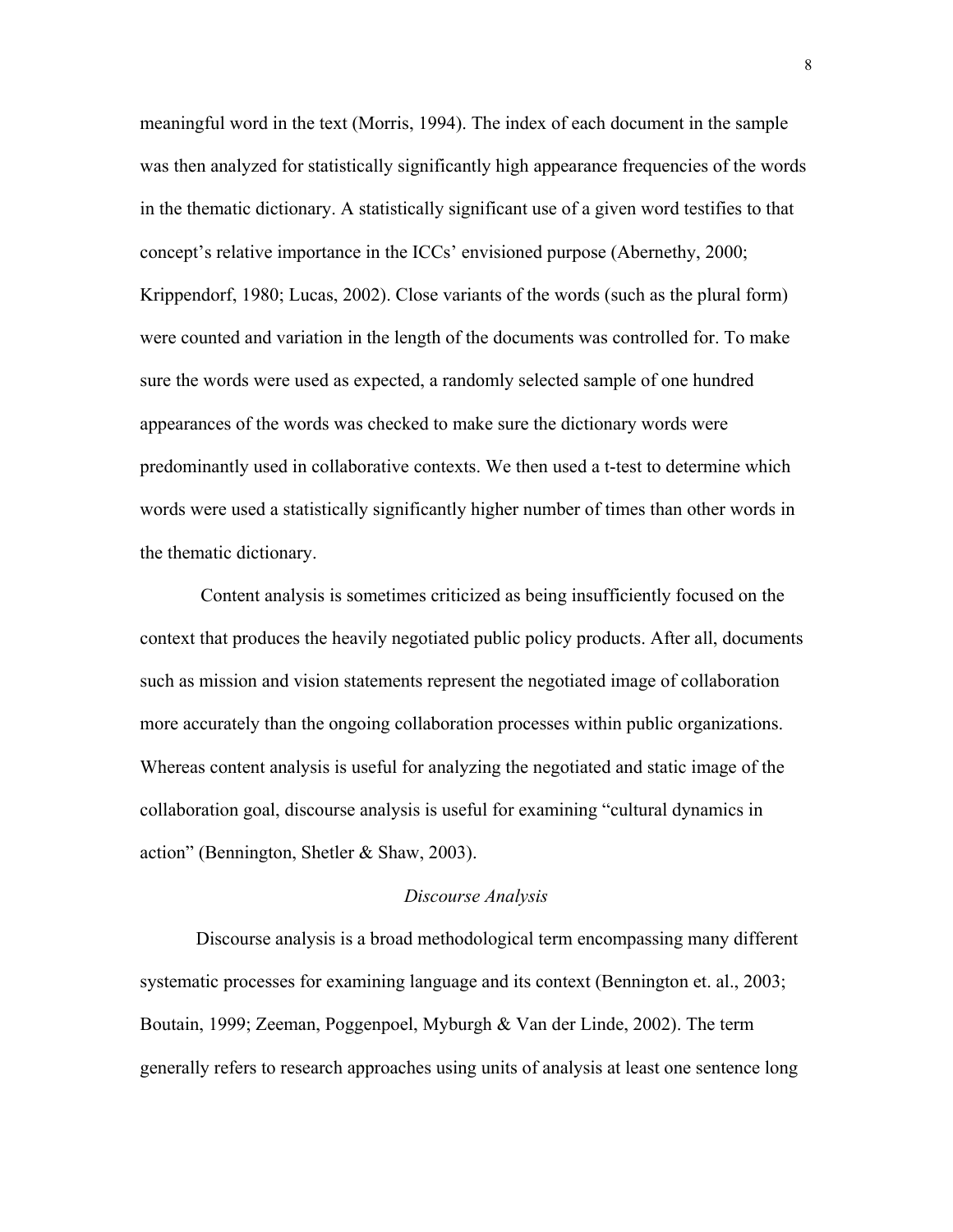within a selected sample of texts (Bennington et al., 2003; Schiffrin, 1994). Discourse analysis rests on the theoretical assumption that language both constitutes and creates human reality (Boutain, 1999; Zeeman et. al., 2002). As a result, the examination of language used in discussion can be used to generate insight into the organizational context in which the discussion took place (Zeeman et. al., 2002).

To provide greater insight into the collaboration process of the ICCs, we also used discourse analysis in this study. Whereas the content analysis provided insight about the outcome of negotiation of collaboration, the discourse analysis provided insight into the negotiation itself.

To examine the public discourse, we reviewed materials produced for and during FICC meetings held between 1997 and 2003. These documents were searched for direct discussion of success and challenges in the collaboration for service delivery for children with disabilities. A catalog of discussion of successes and challenges was created. Two graduate research assistants who had completed core courses in a masters program in public affairs and who were given additional instruction in discourse analysis created the catalog. A random sample of the documents was reviewed to ensure inter-coder agreement. The references to successes and challenges were then sorted by the collaboration themes found to the most prevalent in the content analysis. Finally, we took note of the prevalence of each theme and the focal points of each of the discussions of challenges and successes.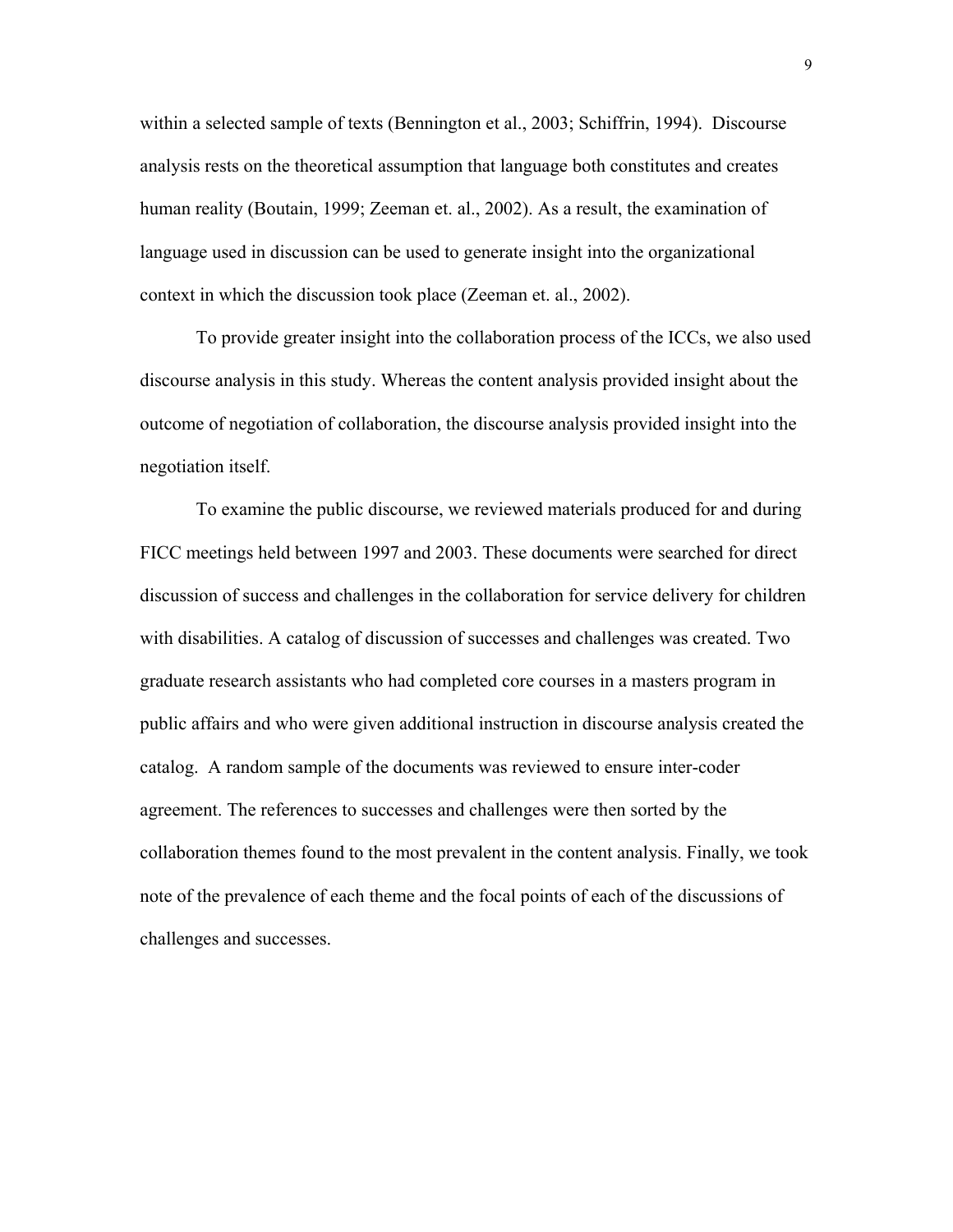#### Results

#### *Content Analysis Results*

 Words from the dictionary were found in all of the documents in collaboration contexts in all of the federal documents. Table 2 shows how many of the words appeared in each of the federal documents and their range of frequencies per hundred words.

#### Table 2

| <b>Overall Interagency Words Usage (Federal Documents)</b> |           |                |                      |  |  |  |
|------------------------------------------------------------|-----------|----------------|----------------------|--|--|--|
| Document                                                   | Total     | Percent of the | Range in             |  |  |  |
|                                                            | Number of | Interagency    | Appearance           |  |  |  |
|                                                            | Words in  | Words that     | <b>Frequency Per</b> |  |  |  |
|                                                            | Text      | Appeared       | 100                  |  |  |  |
| FICC Strategic Plan                                        | 244       | 29.5%          | $0.12$ to 2.87       |  |  |  |
| Memorandum of Understanding                                | 2042      | 50.0%          | $0.05$ to 1.47       |  |  |  |
| Recommended Benchmarks of                                  |           |                |                      |  |  |  |
| Health Care Benefits for                                   | 1125      | 34.6%          | 0.18 to 2.84         |  |  |  |
| Newborns, Infants and Children                             |           |                |                      |  |  |  |
| Principles of Family Involvement                           | 842       | 39.7%          | $0.12$ to 1.97       |  |  |  |
| (Mission, Vision and Principles)                           |           |                |                      |  |  |  |
| <b>FICC By-Laws</b>                                        | 3290      | 52.8%          | $0.03$ to 2.77       |  |  |  |

 The words from the collaboration dictionary that appeared with high frequency in the federal documents were: agencies, assist, meeting, members, program, state and service. This group of words appeared at least .18 times per hundred words (around 2 times per thousand) and up to 2.77 times per hundred.

 Words from the collaboration dictionary also appeared in all of the state documents, up to 4.44 times per hundred words. The only word that appeared with high frequency in all of the state documents, however, was service, which appeared at least 4 times per thousand words in the state documents.

 These high frequency words, particularly those found in the federal level documents, suggested many possible themes surrounding collaboration that are key to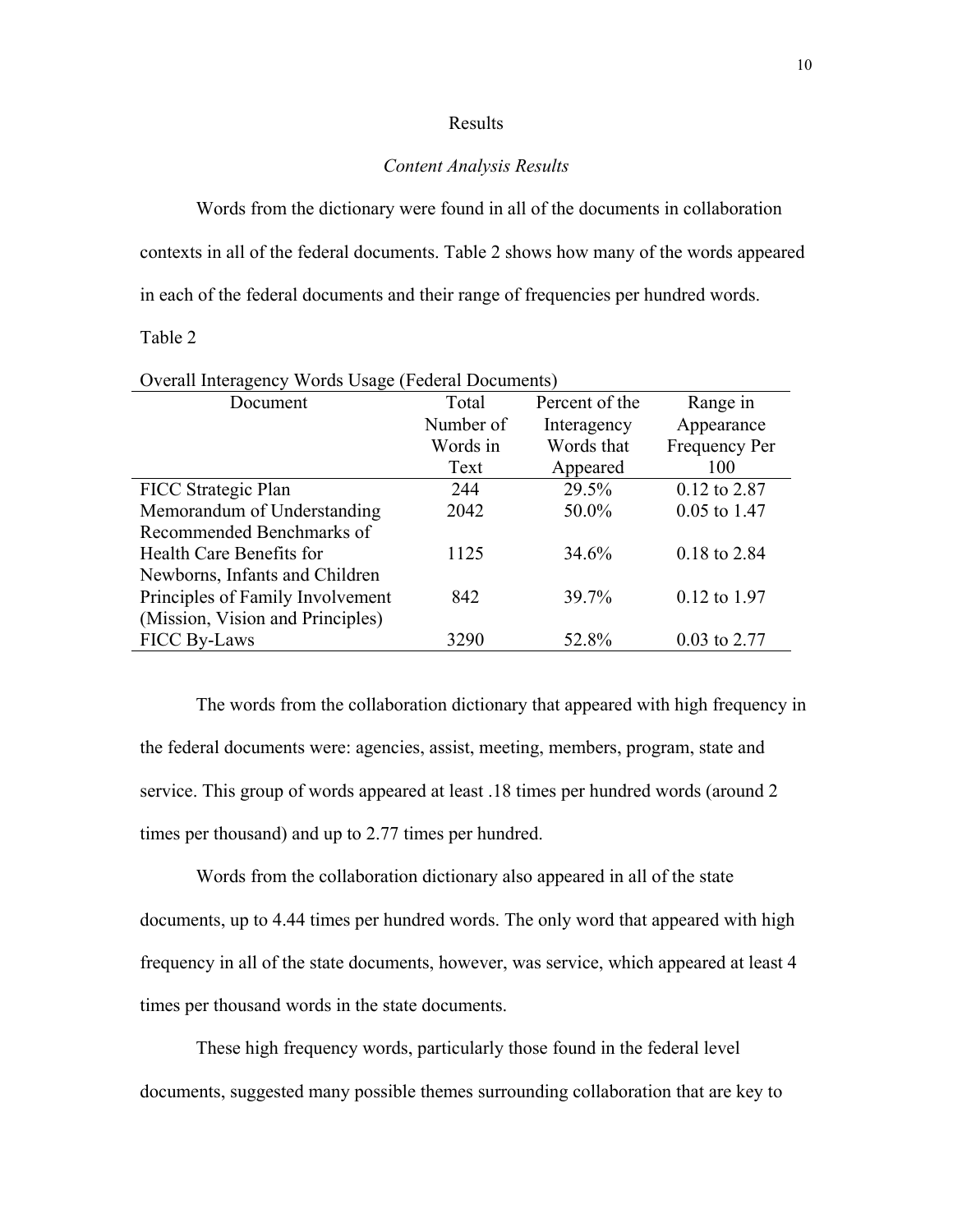discussion taking place at the FICC. The themes of particular interest suggested by the group of high frequency words in the federal documents were: interorganizational infrastructure (suggested by state, agencies, and program); shaping participation (suggested by assist, meetings, and members) and, especially given its prevalence in the state documents, service purposes and priorities.

Table 3

| Overall Interagency words Usage (State Documents) |        |             |           |  |
|---------------------------------------------------|--------|-------------|-----------|--|
| Document                                          | Total  | Percent of  | Range of  |  |
|                                                   | Number | Interagency | Frequency |  |
|                                                   | of     | Words that  | Per 100   |  |
|                                                   | Words  | Appeared    |           |  |
| The Connecticut Birth to Three System,            | 7942   | 61.5%       | 0 to 1.15 |  |
| <b>Annual Report</b>                              |        |             |           |  |
| Mission, Vision and By-law Statements             | 5417   | 56.4%       | 0 to 1.29 |  |
| (Idaho)                                           |        |             |           |  |
| Indiana's Early Intervention System for           |        |             |           |  |
| Infants, Toddlers and Their Families, Annual      | 14892  | 74.4%       | 0 to 1.03 |  |
| Report                                            |        |             |           |  |
| Mission Statement (Indiana)                       | 175    | 56.4%       | 0 to 3.43 |  |
| The Montana Family Support Services               |        |             |           |  |
| <b>Advisory Council Mission and Bylaws</b>        | 3182   | 59.0%       | 0 to 2.70 |  |
| (Montana)                                         |        |             |           |  |
| <b>SICC Mission Statement (Nevada)</b>            | 730    | 34.6%       | 0 to 1.64 |  |
| North Carolina ICC Mission Statement (North       |        |             |           |  |
| Carolina)                                         | 219    | 20.5%       | 0 to 4.11 |  |
| <b>SICC Mission Statement (Oregon)</b>            | 225    | 28.2%       | 0 to 4.44 |  |
| Early Intervention in Pennsylvania, Annual        |        |             |           |  |
| Report (Pennsylvania)                             | 1991   | 47.4%       | 0 to 1.21 |  |
| Agency Strategic Plan (Texas)                     | 12760  | 80.8%       | 0 to 2.16 |  |
| ICC Mission and Vision (Vermont)                  | 435    | 28.2%       | 0 to 1.61 |  |
| Mission and Vision Statements (Washington)        | 1634   | 51.2%       | 0 to 1.71 |  |

# Overall Interagency Words Usage (State Documents)

### *Discourse Analysis Results*

In our catalogue of discussed challenges from the transcripts, almost all were classifiable under one of the three themes suggested by the content analysis. In the challenges discussed in the FICC meetings, 36.9% were discussions of organization,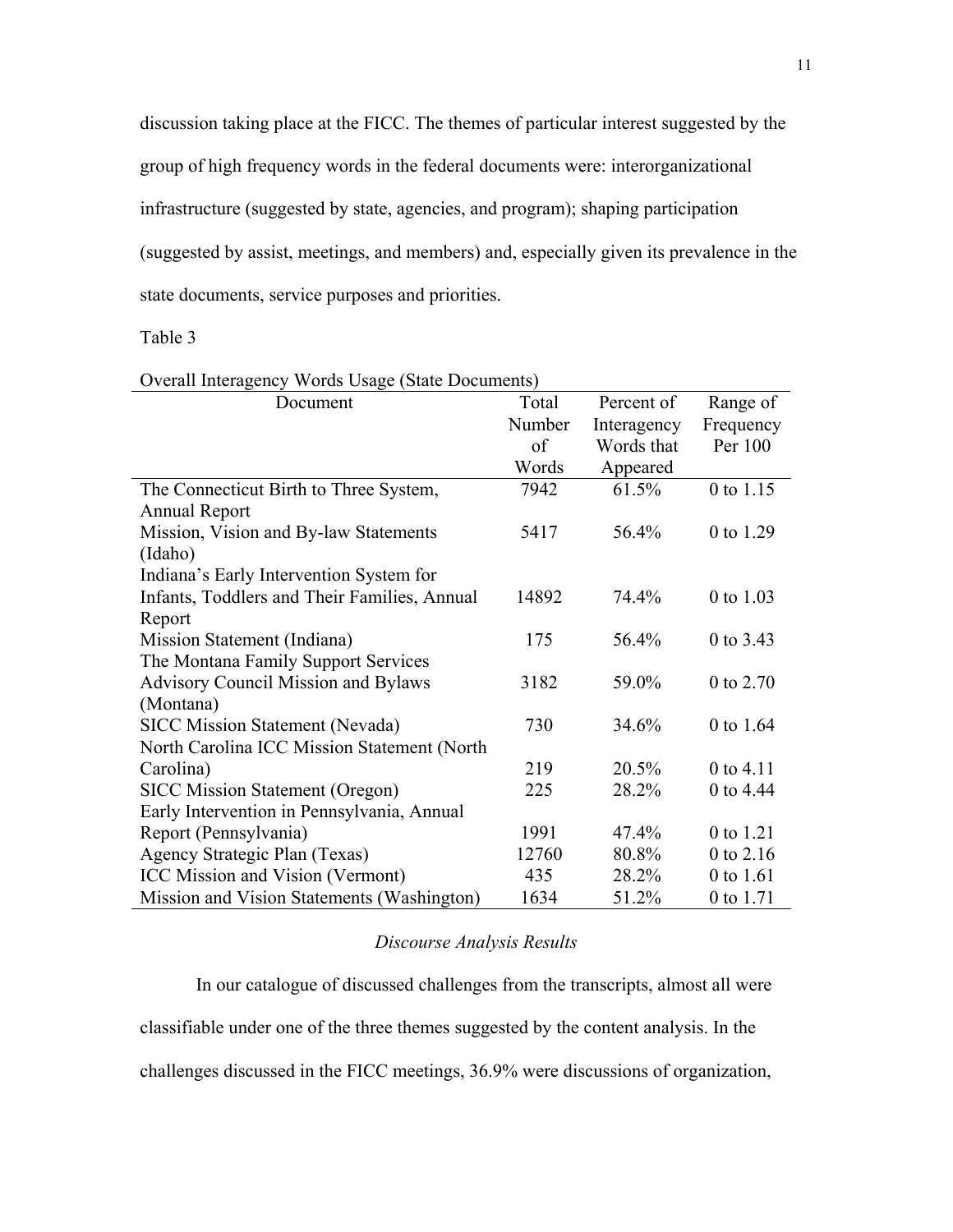29.7% were discussion of participation, and 30.1% were discussions of service. The successes described were less easily classified, particularly because the successes discussed were most often specific achievements of individual participants or organizations in the participants' home policy arena (e.g. FICC Meeting Minutes, September 2000; FICC Meeting Minutes*,* November 2000). Nevertheless, of the successes found in the discourse, 37.4% were related to organization, 18.1% were related to participation, and 11% were related to (specifically ICC) services purposes and priorities. Our analysis reflected that creating a collaborative organizational infrastructure was a consistent challenge but one in which ICCs were making important progress, that participation was enthusiastic but difficult to manage or cast collaboratively, and that defining service in collaboration under a constructivist understanding of disability was a continuing exercise for which there was consistently sufficient enthusiasm.

#### *Theme One: Interorganizational Infrastructure*

ICCs bring together diverse organizations and individuals into a collective setting intended to revolutionize the delivery of a broad based set of activities. Though interagency coordination is not an entirely new phenomenon (Harley, Donnell & Rainey, 2003; Jones, 1985), the specific interagency infrastructure ICCs set out to create takes stakeholders and participants into "an area of uncharted waters" (FICC Meeting Minutes, December 1998). As a result of this, at the earliest meetings while there was much potentially useful information shared, there appeared also to be no common sense of direction or specific goals.

At the end of 1999, there was observable optimism that an effective interorganizational infrastructure was being created. For example, one council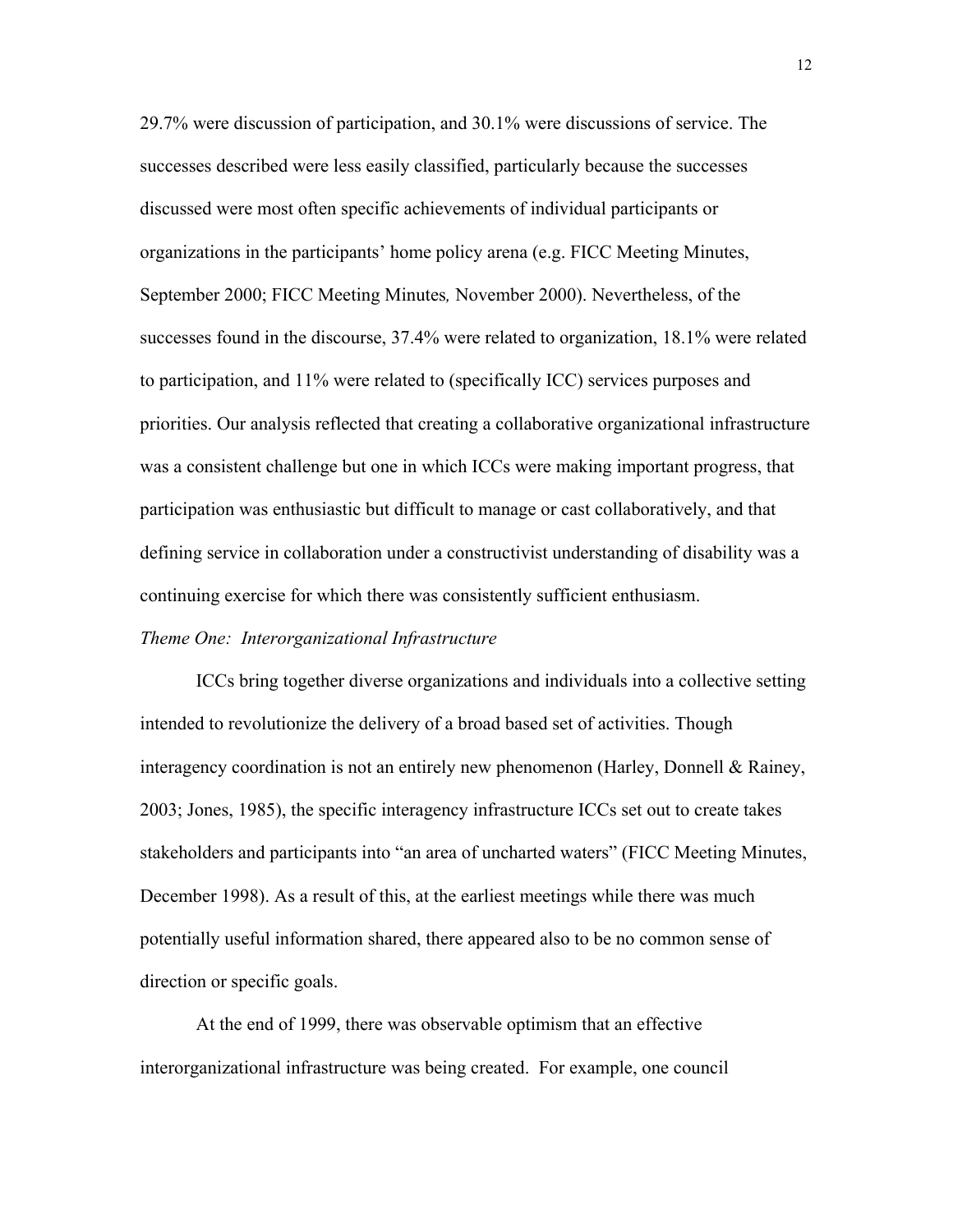participant explained, "we hang together because we share a common concern, but we also share common solutions and I think that common solution piece is one of the absolute strengths that we bring to this group" (FICC Meeting Transcripts*,* December 1999). Taking intention to reality requires very deliberative work that focuses not only on the needs of individuals with disabilities and their families but also on inclusion oriented changes to society's infrastructures (e.g. physical, fiscal, programmatic and political) (FICC Meeting Summary, December 2001). This work is best accomplished by organizational infrastructure that takes opportunistic advantages of the differing strengths and resources of participants and agencies.

The discussion of organizational challenges in the FICC meetings often reflected a tension between habitual separation of activities between agencies and developing a consistent identity for the organization. ICCs naturally involved several layers of coordination both "within our agencies and across our agencies" (FICC Meeting Transcript, December 2, 1999). The case of the FICC demonstrated that in order to direct effective collaboration, it must first be practiced. As was expressed in a moment of frustration in March of 1999, "we can talk till we're blue in the face about coordination, but if we can't fix this one little coordination effort, the, really, I think that makes hollow much of what we do talk about when we talk about coordination" (FICC Meeting Transcript*,* March 1999). The FICC discourse included many references to the need to "figure out how to collaborate" (FICC Meeting Minutes, June 2002). As has been seen in other collaborative cases (Page, 2003), the ICC case demonstrated that coordination activities require more, rather than less, overt leadership. Careful planning of the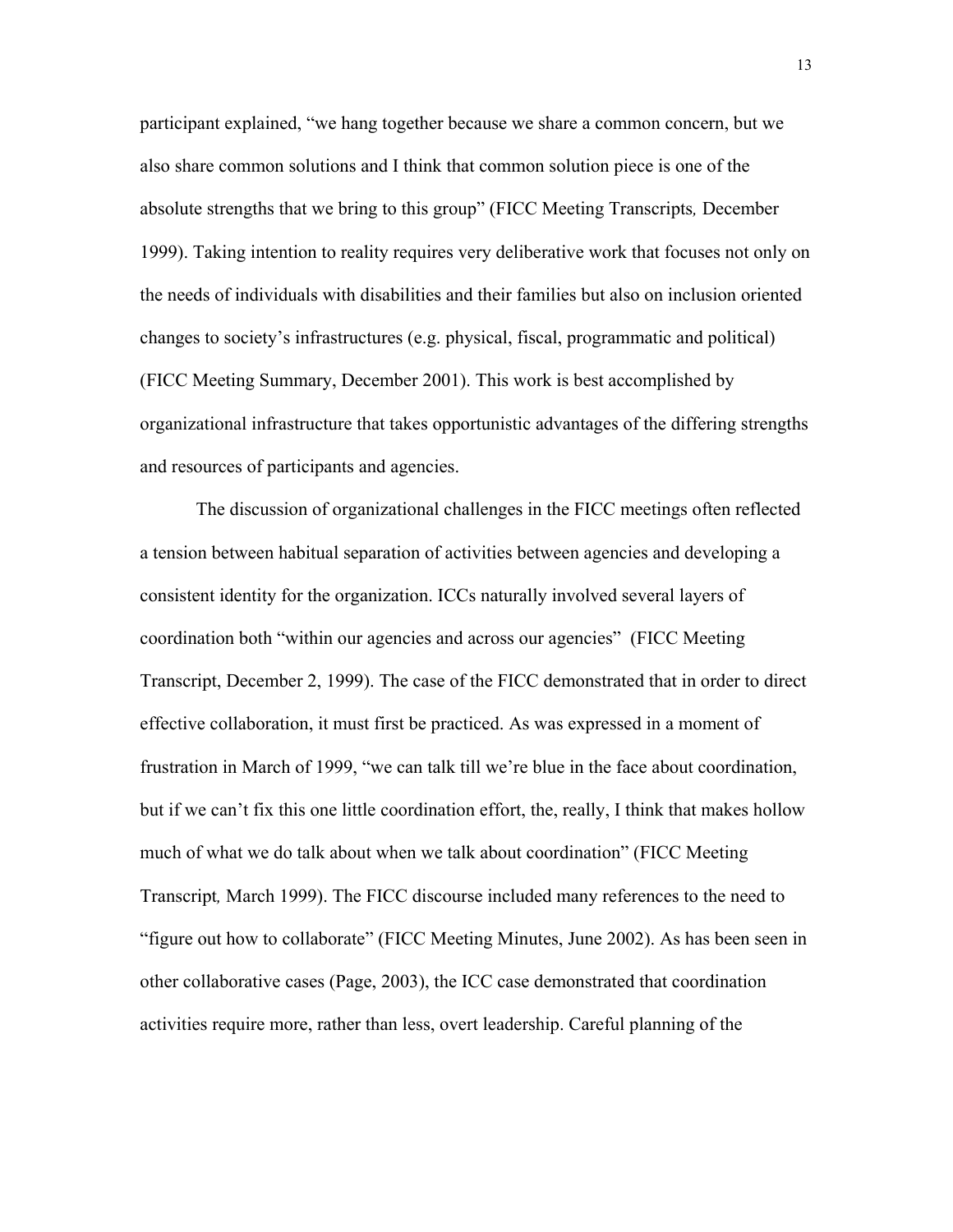interorganizational infrastructure is more than just a process issue in that it shapes collaborative service potential.

The FICC discourse reflected that coordination across and between extant organizational structures and expectations requires heavy investment in communication, in both the mechanisms and language of communication. In order to have effective multilateral collaboration, communication must be explicitly negotiated while maintaining enough flexibility to prevent exclusion. The potential for exclusion included those directly involved in the FICC (the "internal") and stakeholders who were not direct FICC participants (the "external") (FICC Meeting Transcript*,* August 1995). For example, language was an oft-expressed organizational challenge in the discourse. One participant asked "Could you not speak in acronyms? What's NIH?" (FICC Meeting Transcript*,*  March 4, 1999). Another participant stated, "one of my goals during my tenure on the FICC is to provide information in Spanish" (FICC Meeting Transcript*,* February 1996).

 Another organizational challenge was the ability to get work done collaboratively between meetings when participants do not work in the same agency or geographical location. FICC council members were often not "within the Beltway" (FICC Meeting Transcript*,* November 1997). For example, at the September 2000 FICC meeting, when asked to report on committee activity, each of the four state ICC priority area committees scheduled to update reported that they were still working on finding a meeting time. A reported contributing factor was that the FICC was understaffed.

Extending human capacity beyond the council meeting is not simply a question of participant motivation. It is also a question of cross-agency commitment, which, in a professional world where few are faced with the challenge of filling empty hours, should

14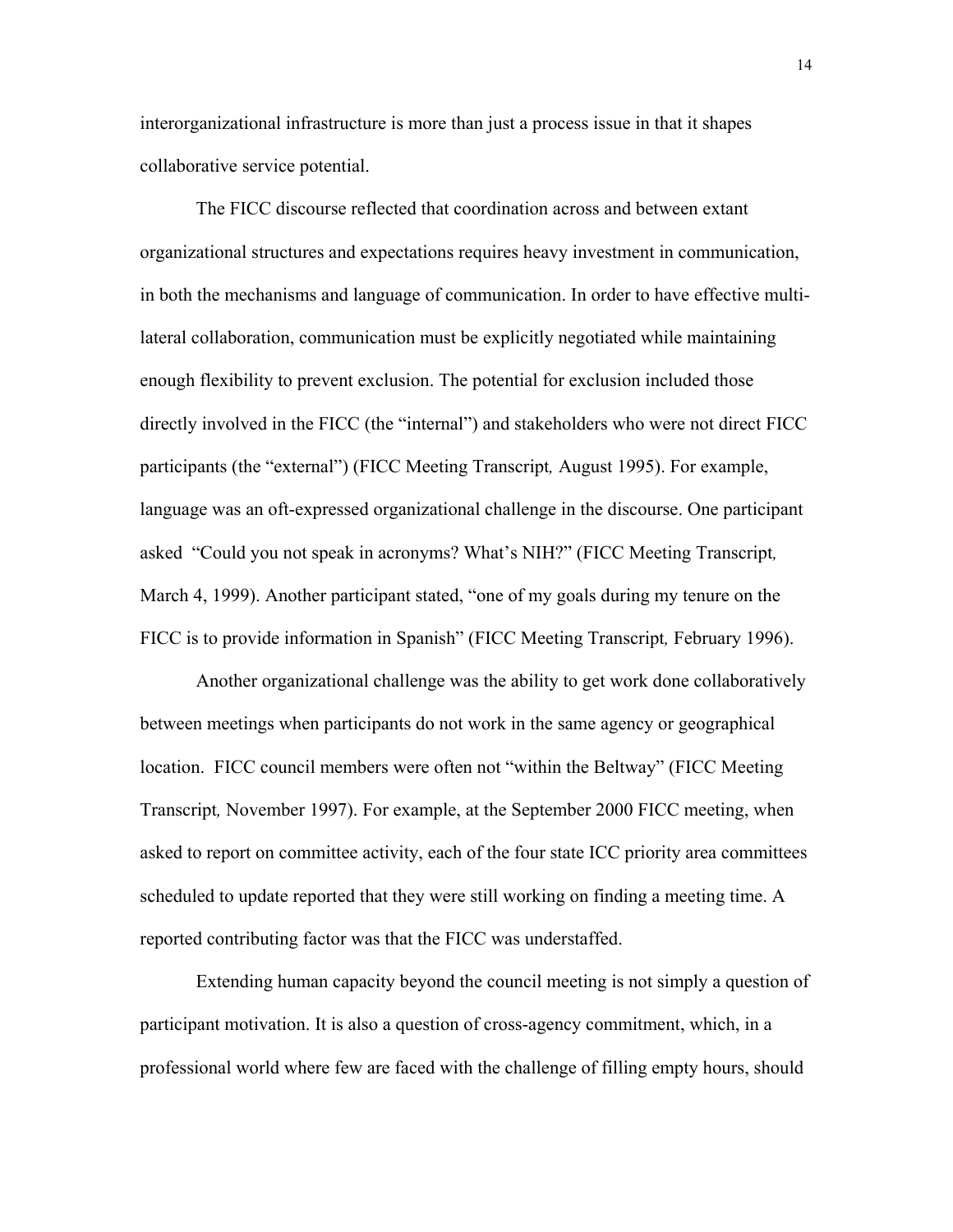be a constant focus of leadership. The FICC did significant work towards creating a workable vision and mission statement that effectively expressed interorganizational infrastructure. As one participant explained, "I think one of the lackings of the FICC that we saw as we were doing the strategic plan…I think we are doing better on that" (FICC Meeting Transcript*,* December 1998). This suggested that talking about collaboration is a necessary activity in order for all participants and other stakeholder to completely accept the process. Making time for discussion of collaboration itself was challenging (FICC Meeting Summary, December 2001). Even when time was available, it could not always be coordinated between meetings, even to schedule a conference call (FICC Meeting Transcript*,* March 1998). Furthermore getting buy in was made more complex since a goal of the ICC was to function both outside and above the government structure. This generated confusion about the authority of the FICC. For example, a participant noted, "I am not so sure that we have the power to actually tell federal agencies how they are supposed to do their technical assistance" (FICC Meeting Transcript*,* June 1998).

The FICC discourse also demonstrated the necessity (and difficulties) of a malleable but shared understanding of resources for interorganizational infrastructures. The division of financial responsibility as part of organization commitment was a challenge because "if it is really going to be an interagency activity, it means money also" (FICC Meeting Transcript*,* June 1998). In the FICC discourse, the resource infrastructure was not immediately addressed. In December 1998, a participant noted, "This is the first time that the FICC has sat down to consider actually putting interagency financial support behind the idea of collaboration. That's what I came for. I feel very strongly that we should do this" (FICC Meeting Transcript*,* December 1998). Money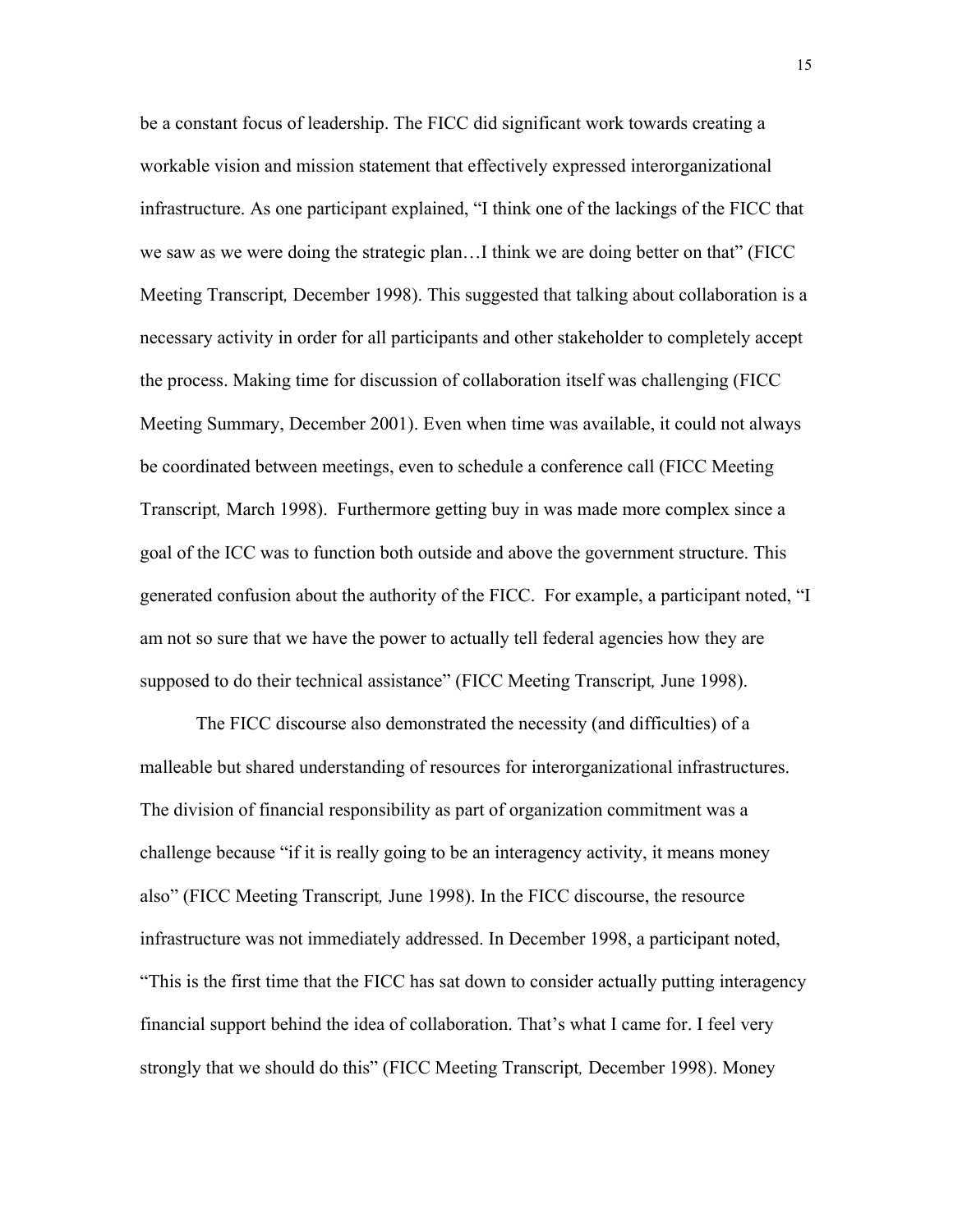could be difficult to secure given that for ICC council members "when you get into specific budget levels, the representatives that were put here were not necessarily for that purpose…They may not have that role back in their agency" (FICC Meeting Transcript*,*  March 1999). Information as a resource was also a common discourse element for reasons such as confidentiality for reasons such as "about 43 percent of the agencies that we contacted indicated that confidentiality is a barrier to local inter-agency coordination" (FICC Meeting Transcript*,* May 1996). Finally, social capital—or "trust"--was an initially scarce resource that the FICC built steadily (FICC Meeting Transcript*,* June 25, 1998).

Determining organizational structure is therefore an ongoing activity for effective collaborative work. The FICC discourse suggested that while organization should not become the sole activity of the collaboration that the successful creation of interorganizational infrastructure must include direct discussion of purpose, resources, and roles in order to succeed (FICC Meeting Minutes*,* December 2001; FICC Meeting Presentation, June 2002). This "action" (FICC Meeting Transcript*,* December 1999) question was directly addressed more than once within the discourse of the FICC as a way of reminding the group of the necessity for action beyond shared words.

### *Theme Two: Shaping Participation*

The FICC discourse included many references to enthusiastic participation. For example, the chair opened the December 1998 meeting by saying "I want to begin by first praising the great turnout, we have a lot of people here, and that is terrific" (FICC Meeting Transcript). This enthusiasm was, however, countered by challenges to the management of participation. Resignations from the council were quite frequently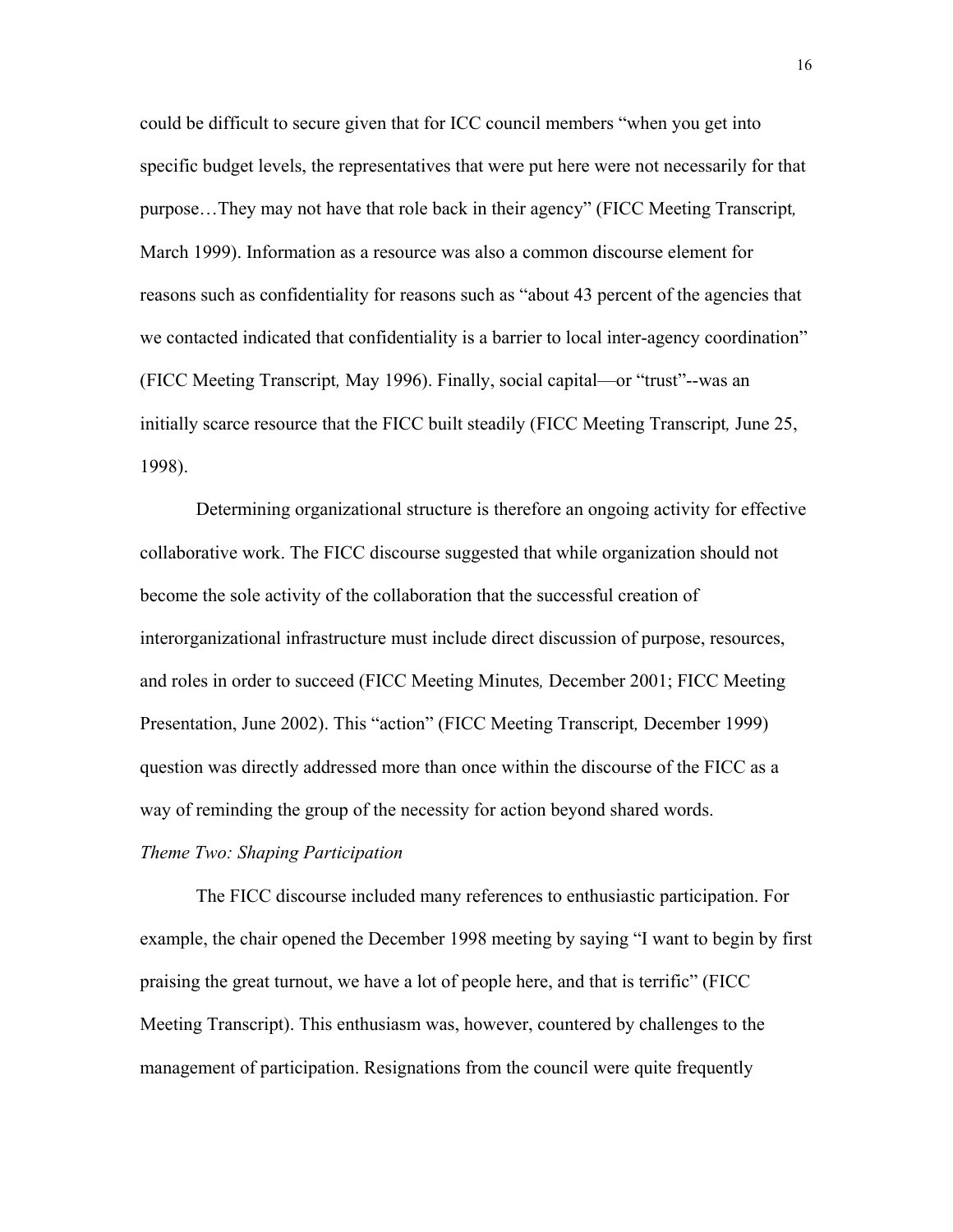reported, often because "good people do good things, and then they move on to do more good things" (FICC Meeting Transcript*,* December 1999). Members were also frequently absent or present for only part of the meeting (FICC Meeting Transcript, September 2000).

Nevertheless, the FICC discourse consistently reflected a willingness to do a lot of work for the cause. Members brought products to meetings that were "clearly a lot of work" (FICC Meeting Transcript*,* December 1999). Nevertheless, the quarterly meetings meant that time pressure was intense to "get through all these reports" (FICC Meeting Transcript*,* December 1999). This pressure was exacerbated by the fact that there tended to be a lot of information (FICC Meeting Transcript*,* August 1995; FICC Meeting Summary, December 2001). People often did not have time to read through materials before they came to the meeting. Also, good ideas sometimes were left behind for lack of time when participants "never did get around to doing anything about" (FICC Meeting Transcript*,* March 1999) ideas discussed during meetings.

 The FICC discourse also repeatedly addressed the question of who should be involved and under what circumstances. As was discussed at one council meeting, "the significant policy issue that was brought up and discussed with me was whether we should automatically just include the assistant secretary of OSERS as the co-chair, or whether we should just open up to a similar kind of election process of the whole FICC" (FICC Meeting Transcript*,* January 1998). The council was designed to make sure that the resources available for services for children with disabilities are used in a manner that ensures the maximum possible influence which means that participation must be simultaneously (and somewhat paradoxically) open and limited. An FICC participant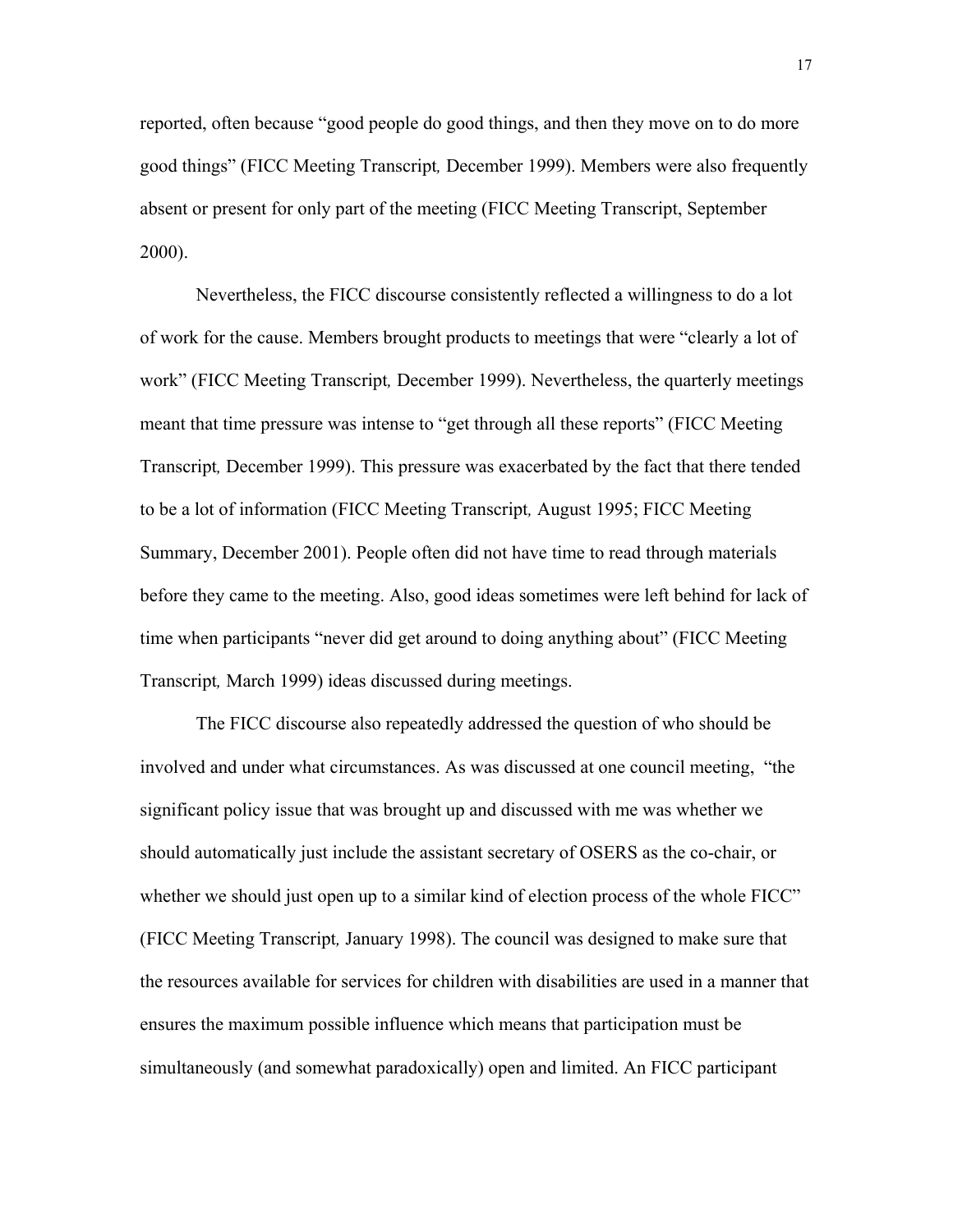explained this by remarking that part of the FICCs purpose is "to try to articulate the issues that need to be addressed in order to not have so much duplication, replication of intent among those programs" (FICC Meeting Transcript*,* August 1995). To accomplish this mission the need for a carefully crafted mix of participants must be balanced against the desire the broadest possible scope of participants.

A related aspect of the challenge of defining participation revealed in the discourse is that intended council composition is not necessarily clarified through prospective participant profiling. Stakeholder groups are not unilateral. As one council member explained when discussing parent involvement was the perception that "FICC parents" (FICC Meeting Transcript*,* June 1998) were somehow different from other parents of children with disabilities. Including a broad base of families can be difficult as a functional reality, especially when all families do not necessarily have the available time and resources to attend meetings (FICC Meeting Minutes, June 2002). The FICC discourse reflected a fairly consistent concern that such stakeholders not become "an afterthought" (FICC Meeting Transcript*,* March 1998).

 The definition of participation (beyond enthusiastic buy-in) was also addressed in the FICC discourse. Success in this was somewhat long in coming. One participant commented after a couple of years of FICC meetings that the FICC had finally "obtained a critical mass to move this interagency body forward" (FICC Meeting Transcript*,*  November 1997). Having this critical mass meant moving some individual's participation into the realm of leadership, a move that might chaff against the grain of a collaborative environment. This was discussed, for example, with the remark that, "we also heard the issues of leadership loud and clear, that it really was that person or group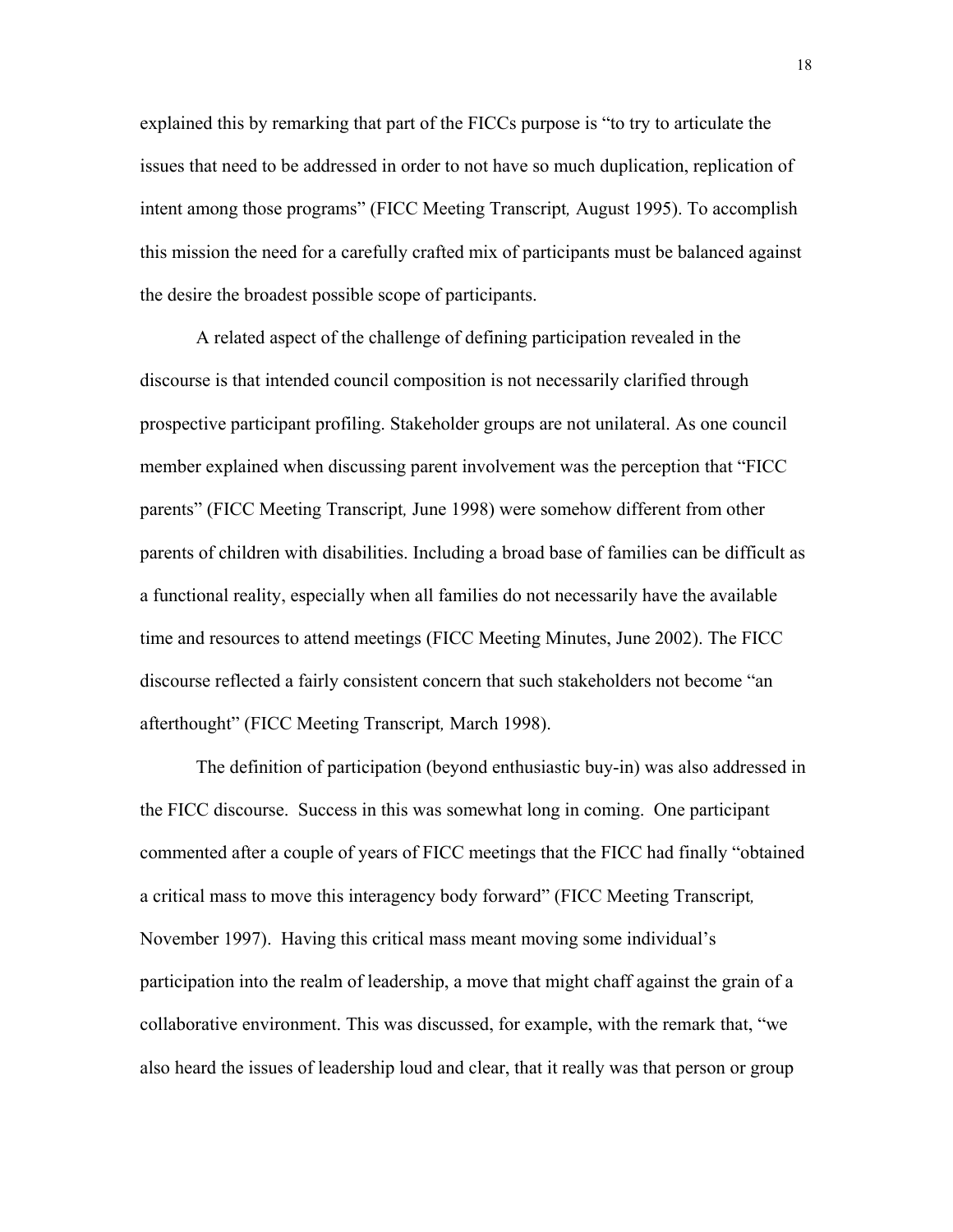of persons with vision and energy to make it happen. Otherwise initiatives are dying on the vine" (FICC Meeting Transcript, December 1998). Having revolving or divided leadership served as a guard against participation becoming overwhelming (FICC Meeting Transcript, June 1998).

Participation includes not only time, but also money. In the FICC case there was expressed concern that participation be defined as composed of various resources because, for example, "money is nice, but time and effort and commitment of your knowledge and expertise is really vital" (FICC Meeting Transcript*,* March 1998). At other times, however, the need for fiscal support was much more strongly expressed (FICC Meeting Transcript*,* December 1998; FICC Meeting Presentation, June 2002). Though the proportions will vary by participant, it would seem, the answer to the question of whether participation involved time or money is "both."

#### *Theme Three: Service Purposes and Priorities*

 "Service" was the only word that appeared with statistically significantly high frequency in all of the documents examined in our content analysis. In our review of the federal transcripts, we found many references to successes and challenges associated with services. Creating and supporting effective services is a perennial negotiated challenge under the modern understanding of disability because service provision is no longer understood as a unidirectional charitable act but as a collaborative element of society's essential infrastructures (Stroman, 2003).

A dominant aspect of the service related challenge was the raison d'etre of the ICCs—the fact that truly coordinated service models are a rare commodity in a multiple agency universe with emphatically siloed funds (FICC Meeting Agenda*,* March 2003).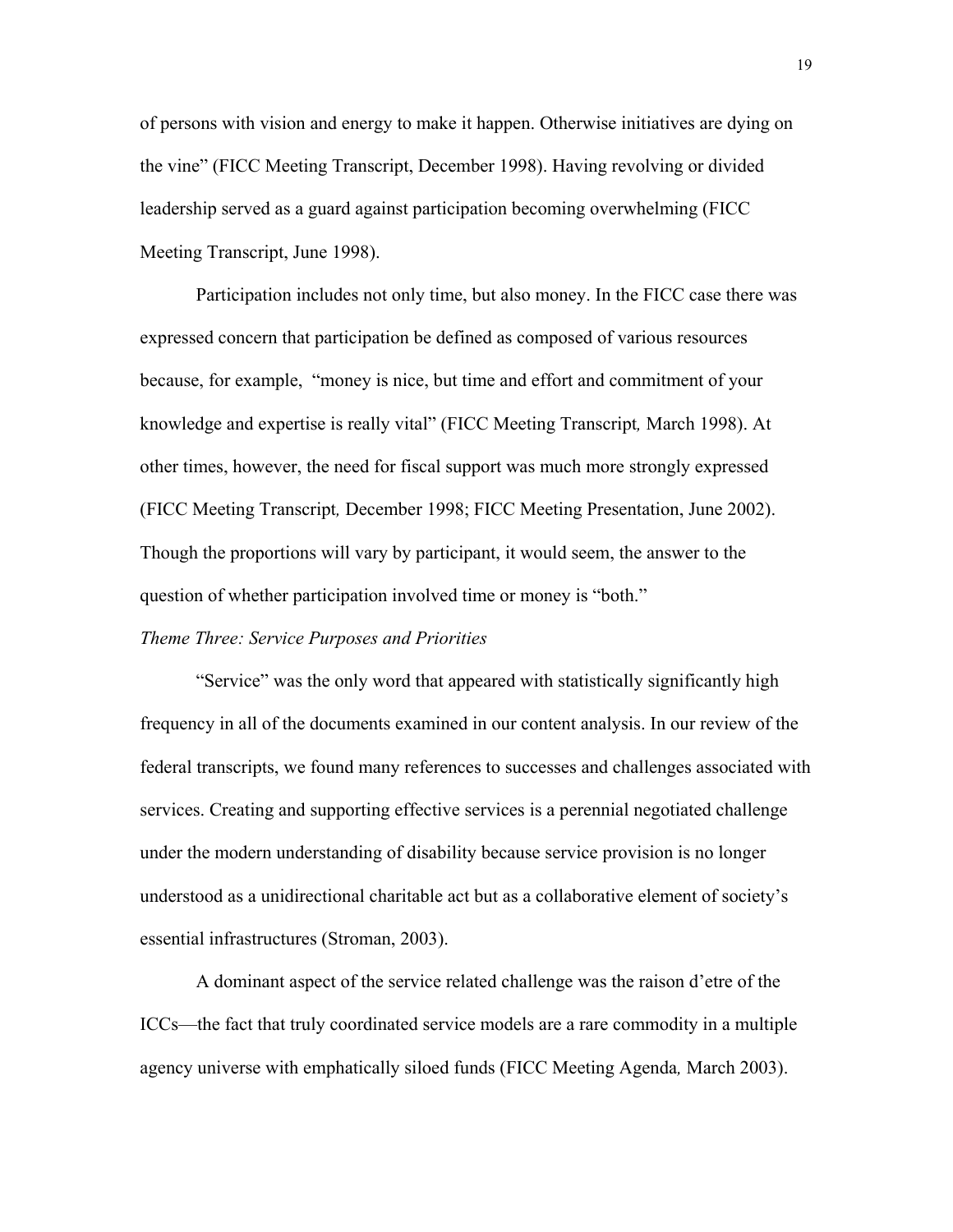Even after several years of the FICC existence, a participant stated that there were "very few models…available for serving the children" (FICC Meeting Transcript*,* March 4, 1999) that were both constructivist and collaborative. The lack of extant models gave the ICCs the opportunity to collaboratively identify priorities, but also meant that a first step the ICC had to take was limiting the focus on immediate collaborative service activity. As one participant put it, when it came to developing coordinated services "the first priority was easier access to existing services. The second priority was they really felt a need for improved coordination. The third priority was a need for additional family supports" (FICC Meeting Transcript*,* May 1996).

One of the fundamental mechanisms that had to be put in place to achieve these goals was a move toward more coordinated funding structures. As was explained the following year at an ICC meeting integrated services depend on "integrated funding streams" (FICC Meeting Transcript*,* November 1997). Since access to service is often governed by access to funding for services, this coordination was absolutely necessary to the creation of a truly collaborative environment. Access to funding as a bridge to service was of particular concern to ICC parent participants who, for example, were in contact with families paying \$1,200 to \$2,000 out-of-pocket for services because "they didn't feel they could work the system" (FICC Meeting Transcript*,* March 1999). Another parent explained that securing services can make families feel as if they are "in the middle of a battlefield" and asked the FICC to "be the Red Cross" (FICC Meeting Transcript*,* December 1998).

The subjectivity and individuality of the experience of disability means that needs for services are broad based and numerous (FICC Meeting Summary*,* December 2001).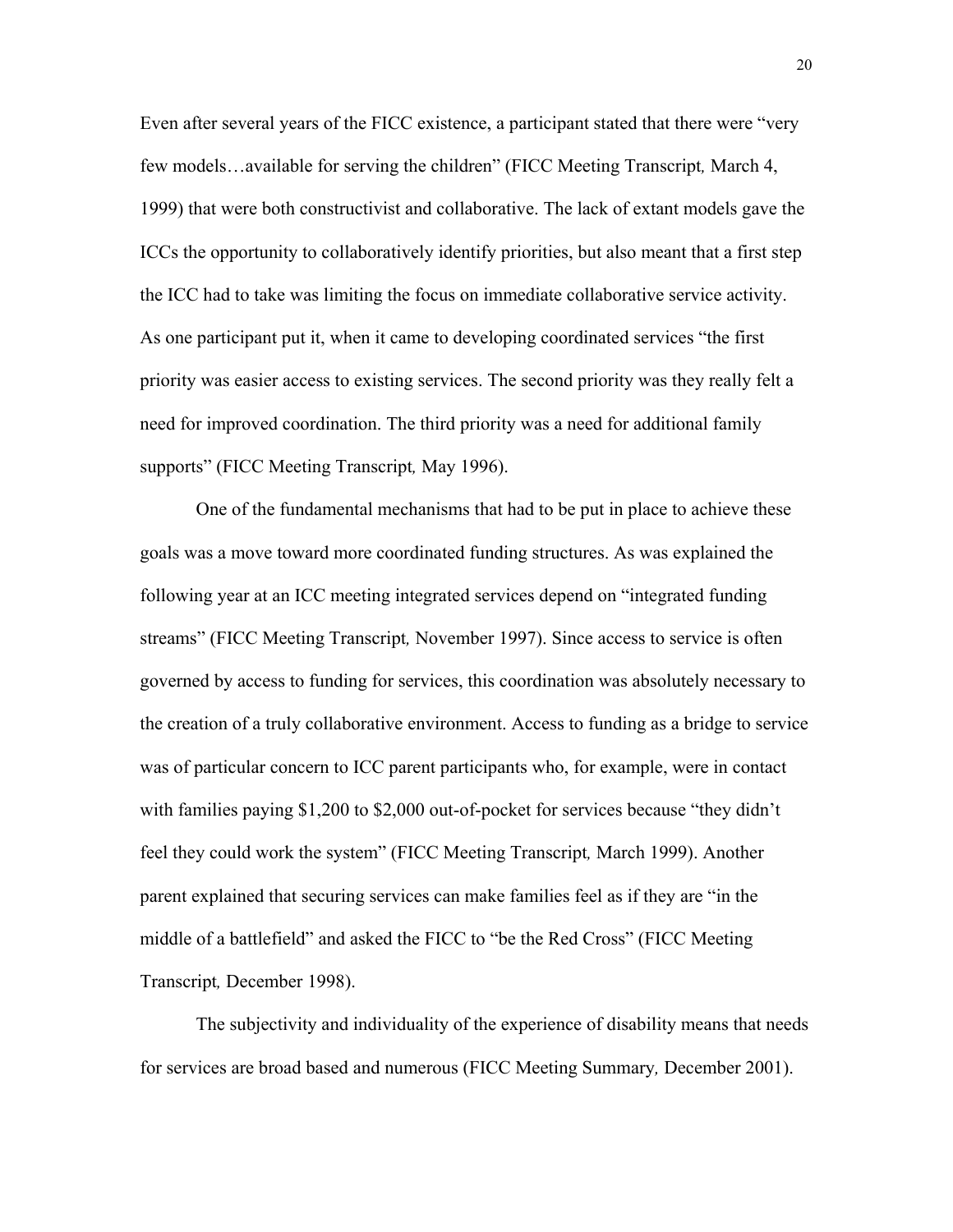In the formalization of service provision (and in the formalization of the coordination of service provision) more people involved does not necessarily mean that service needs are met (FICC Meeting Transcript*,* March 1999). The FICC discourse consistently reflected a commitment to being "bold" (FICC Meeting Transcript*,* December 1998) about service provision, both in the sense of addressing (rather than avoiding) the challenge of service definition and in the breadth of issues addressed. Part of being bold included collaboratively creating a broad based (rather than limited) mission that left room for the constant consideration of new service genres (FICC Meeting Transcript*,* December 1998).

In the provision of services, even in a collaborative environment, there is the practical necessity of ultimate division of labor (FICC Agenda*,* March 2003). With a withering of the notion of separate agency turfs, "a major issue becomes which one of the services are covered or provided by each program" (FICC Meeting Transcript*,* February 1996). The FICC discourse repeatedly suggested that the division of labor in a collaborative setting must be much more porous and flexible than has been habitual in the history of the provision of services for children with disabilities in the United States in order to make services more accessible (FICC Meeting Summary, December 2001). As one FICC participant put it, "as we strive toward a seamless system of services…we admit to having a rather seamy system of services currently" (FICC Meeting Transcript*,* March 1998).

However, the FICC discourse reflected that service challenge is most forcefully shaped (and ultimately dominated) by the seeming unquenchable demand for services that agencies and individuals providing services to children with disabilities face. As one

21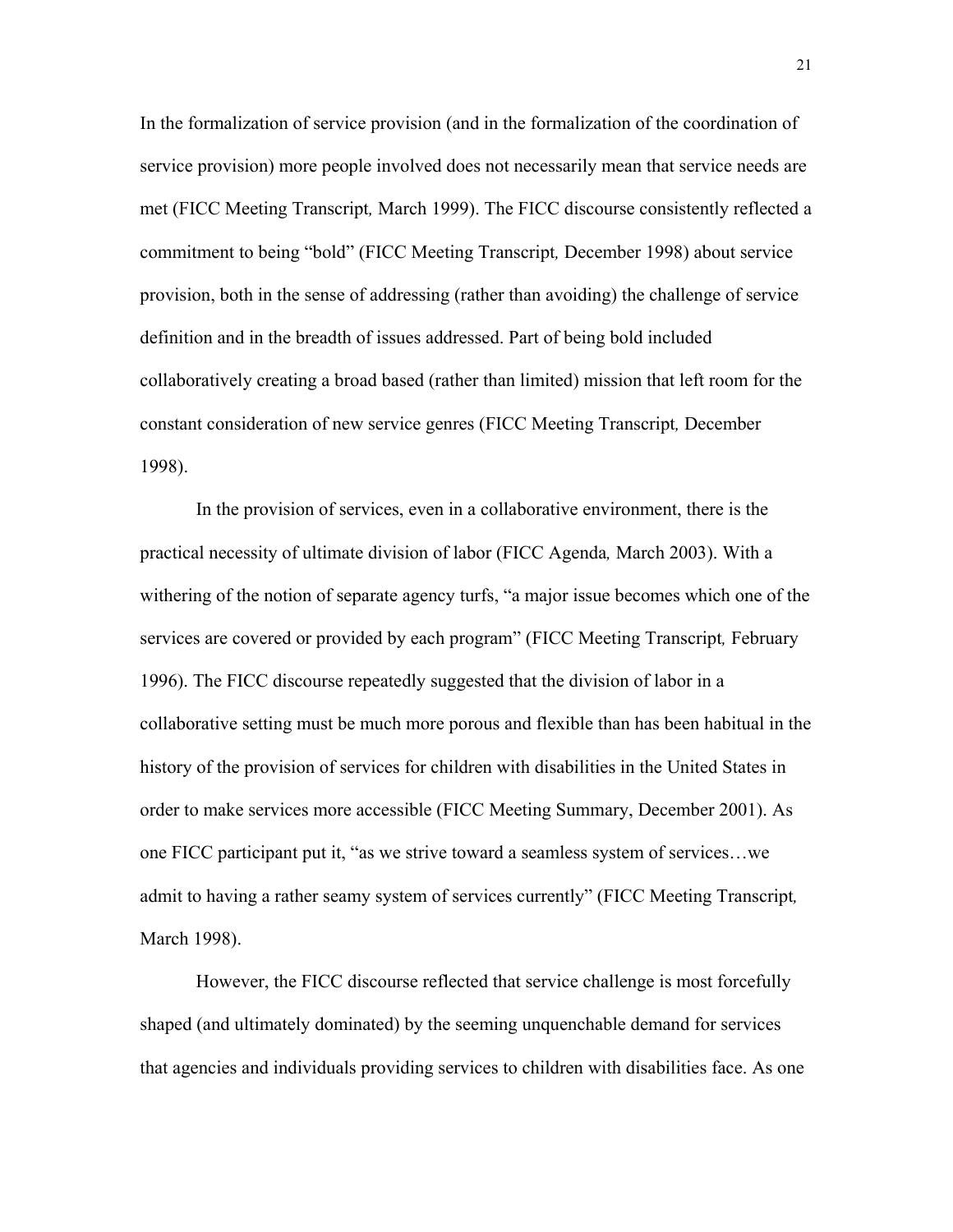participant put it, "In California they're diagnosing seven children a day with a disorder. …And so there's a, there's a war out there" (FICC Meeting Transcript*,* March 1999). The charge to be bold is, of course, in natural tension with an environment that might be desperately trying to control demand (FICC Meeting Transcript, September 2000; FICC Meeting Minutes, June 2002). One parent presenter explained her frustrations with the health insurance by saying that "the name of the game is to deny coverage using whatever means possible" (FICC Meeting Transcript*,* December 1998). The FICC discourse referenced deliberate and desperate moves to minimize service demands by keeping people out of the system (FICC Meeting Transcript*,* November 1997). Since a main goal of collaboration is to ensure access to service, the FICC found itself in natural tension with these environmental concerns.

#### **Discussion**

 ICCs are important both because they build genuine collaboration into the formal structure of governance and because they are expected to be a partial antidote to the perennial agency and nonprofit resource constraints. In undertaking this case study we hypothesized that the analysis of ICC documents and discourse would reveal (as yet) unrealized insights into effective collaboration that reflect a more constructivist understanding of disability.

In the content analysis, the collaboration dictionary words found most frequently were: agencies, assist, meeting, members, program, state, and service. These words are very traditional components of organization discourse and reflect an intention to fit collaborative activity around extant governance and service delivery structures. Mission and vision statements appear to have been constructed to be not overtly revolutionary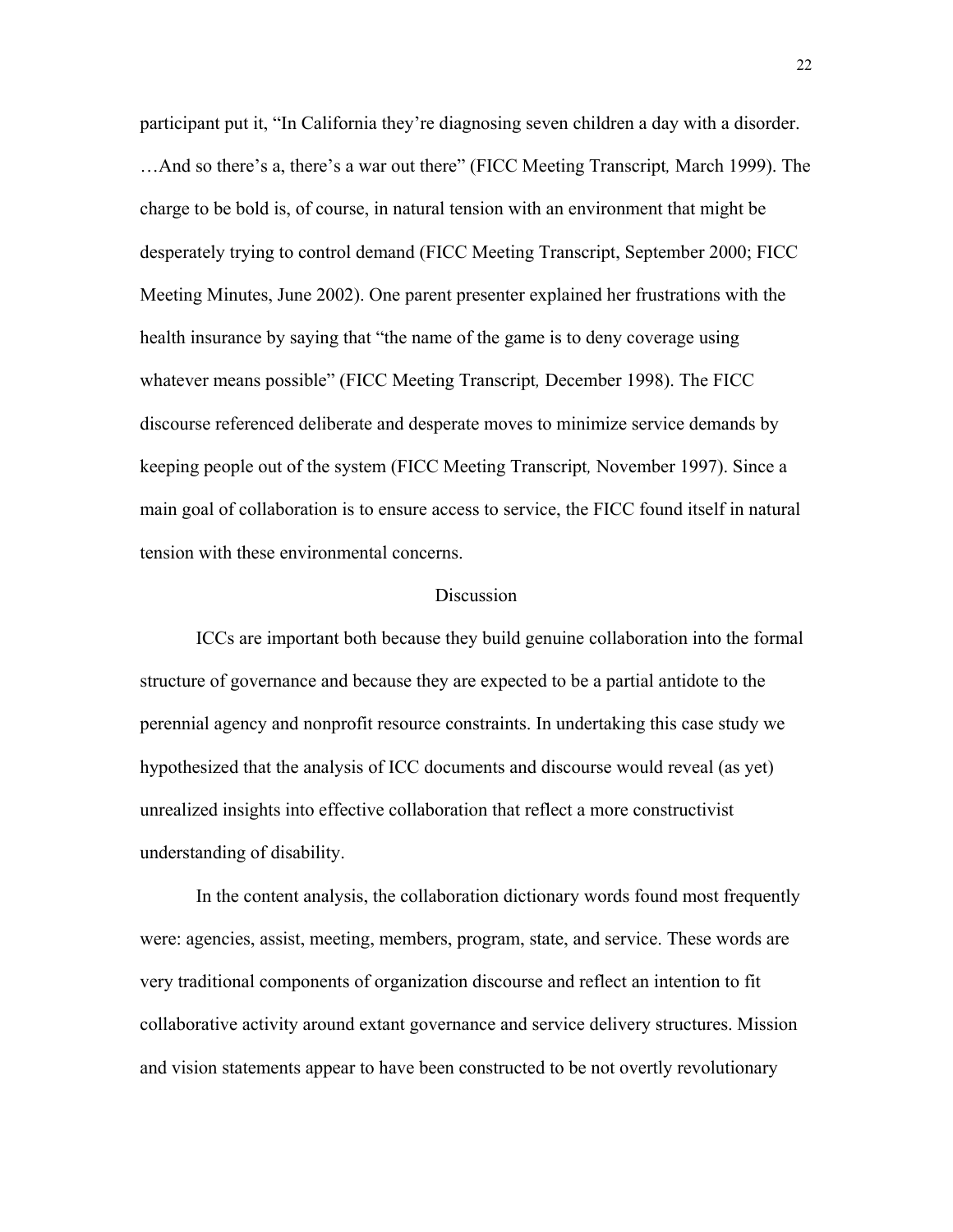(and therefore less threatening to potential coordinating council participants, stakeholders, and agencies). Process oriented words such as consensus, coordinated, seamless, multidisciplinary, teamwork, and understanding were found far less frequently than the traditional infrastructure oriented words. This focus on traditional organizational infrastructure that does not, however, completely desert or destroy is a constructivist element in keeping with our hypothesis.

The discourse analysis also revealed discussion of collaborative elements reflecting a constructivist understanding of disability that are in the process of becoming realized into governance and practice. The discussion of successes and challenges was quite in keeping with the core elements of the vision and mission statements shown in the content analysis. Eighty-five percent of all discussed challenges and successes could be classified into the three most prevalent themes of interorganizational infrastructure, shaping participation and service purposes and priorities.

The ICC case demonstrates that collaboration is not simply a synonym for participation. Collaboration proved to be an ongoing activity rather than a structure for activity. The early experience of the FICC showed that collaboration taking place without an effective and accepted interorganizational infrastructure can become little more than undirected information sharing. While information sharing is a useful activity in its own right, collaborative activity does not tend to emerge spontaneously from it. The challenges and successes of the FICC related to organizational structure suggest that it takes an infrastructure to change another infrastructure (whether the target infrastructure is physical, fiscal, policy, or programmatic).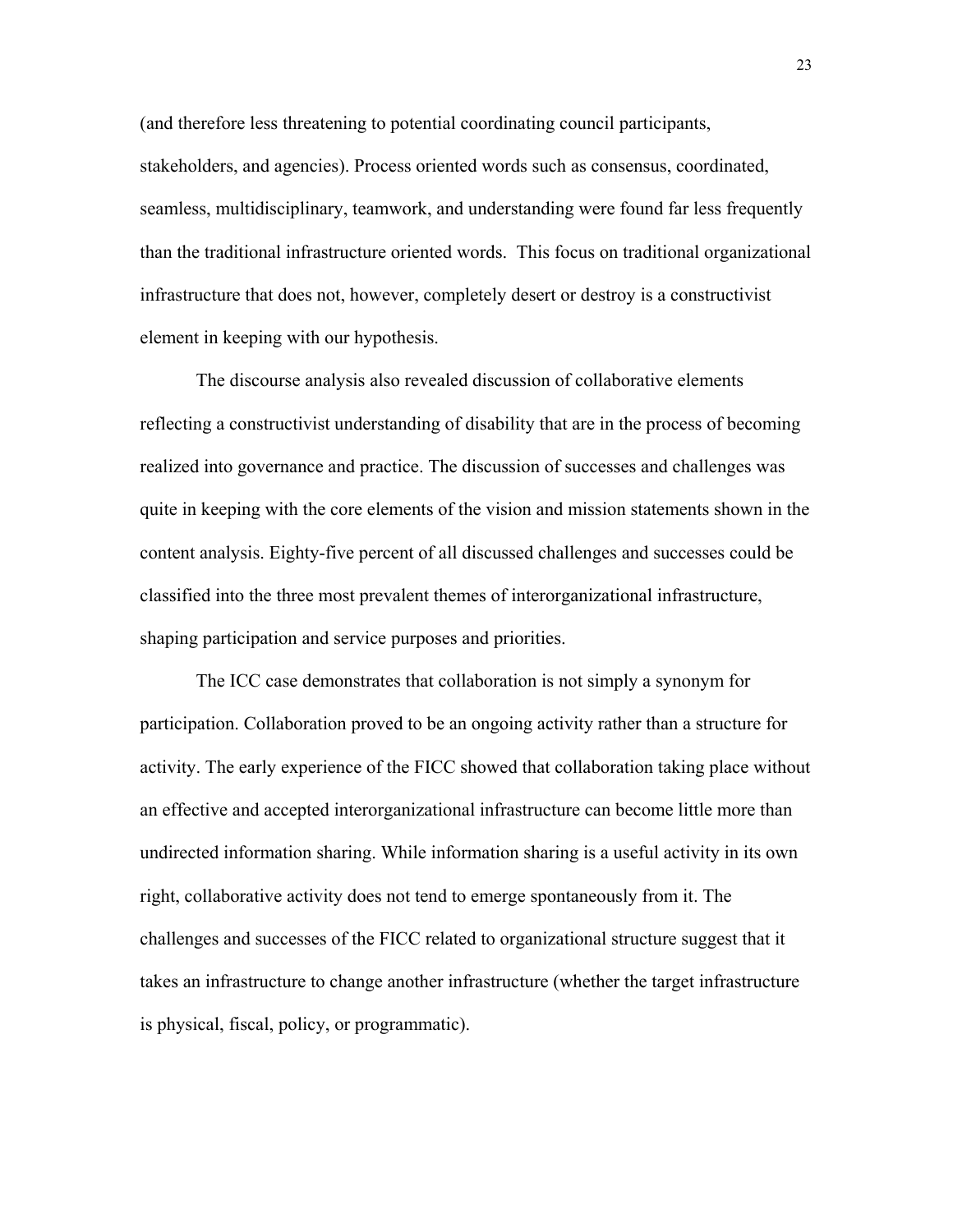This interagency infrastructure includes a mechanism for resource sharing (if not blending), overt leadership and a sufficient allocation of time both in terms of time spent in collaboration and in terms of timelines for changes in policy and practice (Harley et. al., 2003). In a collaborative setting, leadership needs to be more, rather than less, overt. This can help ensure that the interorganizational infrastructure maintains its integrity, thereby preventing collaboration from becoming simply a side activity of more traditional agencies and organizations. Furthermore, as the discourse analysis of the FICC suggests, a key feature of interorganizational infrastructures is that they be opportunistic. In traditional (particularly public) organizations, the organizational infrastructure is deliberately constructed as inflexible and slow to change. In a collaborative setting, the involvement of multiple traditional agencies means that the interorganizational structure should take advantage of participant strengths and weaknesses as the present themselves.

The ICC discourse analysis also demonstrates an evolving understanding of participation that reflects a more constructivist understanding of disability. There is near constant enthusiasm and a willingness to work for the cause reflected in the documents examined. The overarching challenge in interagency or interorganizational collaboration is to operationalize this willingness and enthusiasm without relying on traditional signals of commitment within a bureaucratic setting (such as regular meeting attendance). While collaborative efforts may be or become the full time job of those involved in interagency or interorganization groups, the collaboration exercise itself is not (Thompson, Socolar, Brown & Haggerty, 2002). Providing too much information is a common problem in collaboration and should be checked against the desire not to limit information available to participants and other stakeholders.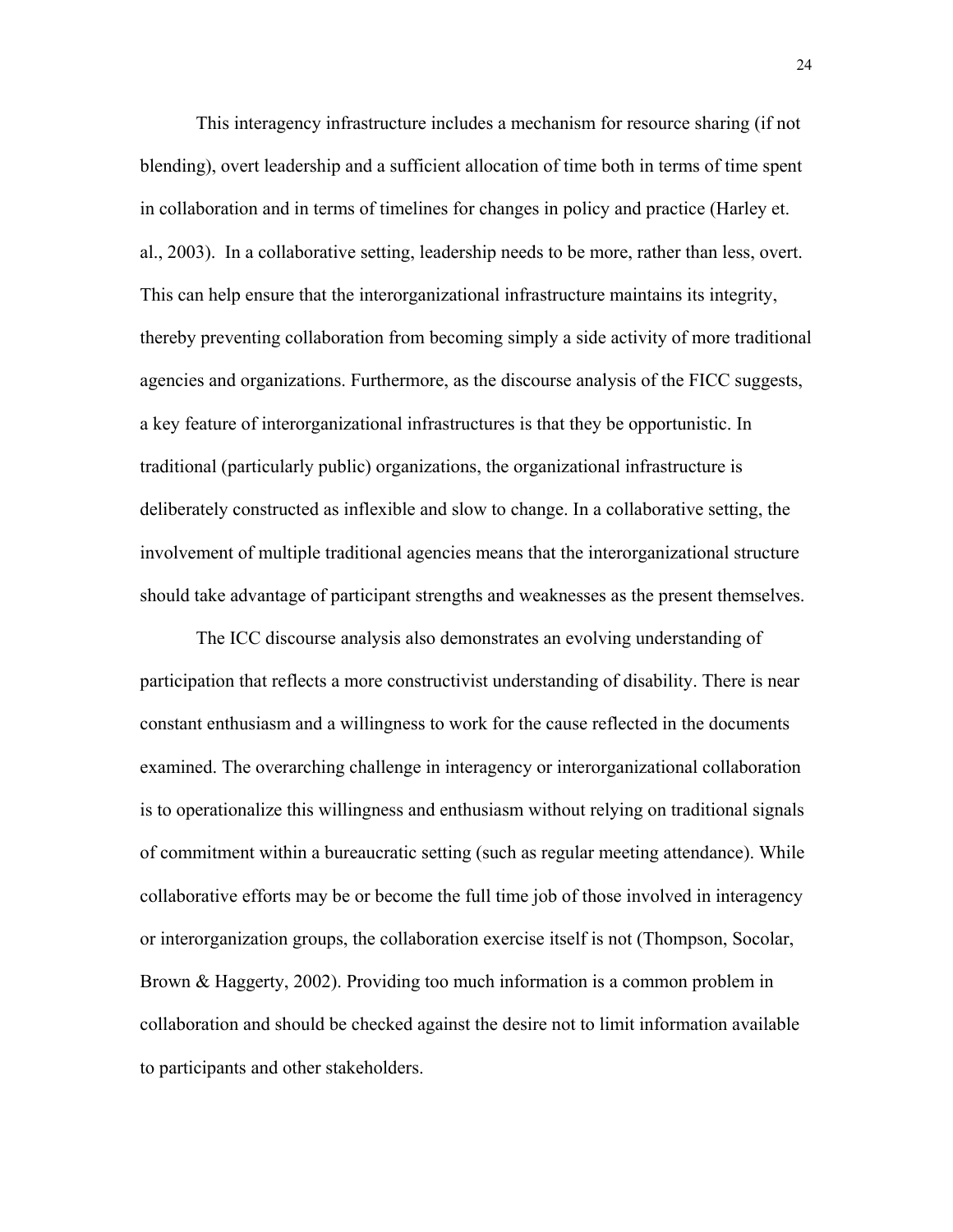The ICC case also demonstrates that participation is never a closed question in collaboration. In modern collaborative efforts, the composition of the governing body is consistently revisited (Alkema et. al, 2003). As was found in the ICC discourse, member profiling or quotas do not work toward effective collaboration under a constructivist understanding of disability, often because leaders tend to work within multiple traditional organizations. This tends to differentiate them from others in their stakeholder category.

Some categorization will, however, be retained due to the need for a variety resources to support the interorganizational infrastructure. The resources question must also be directly addressed as part of effective collaboration, even if this means involving individuals who are not traditionally involved in their agency or organization's budgeting decisions. The necessity of equating part of participation with financial support will tend to ensure a level of participant categorization, if for no other reason that individual participants (as opposed to agency representatives) would not typically be expected to provide financial support.

Service is inherently selective. Even in a perfectly collaborative and resource rich environment, the provision of services requires a level of agreement on the definition of services. In a less than perfect environment, challenges associated with this reality must be ever more carefully addressed as a collaborative environment is developed to guard against unintended exclusion. As the preferred model of services for individuals with disabilities and their families becomes more decentralized and person-centered, it becomes potentially more difficult to involve multiple agencies in these one-on-on interactions. However, the person-centered services tends have the individual as opposed

25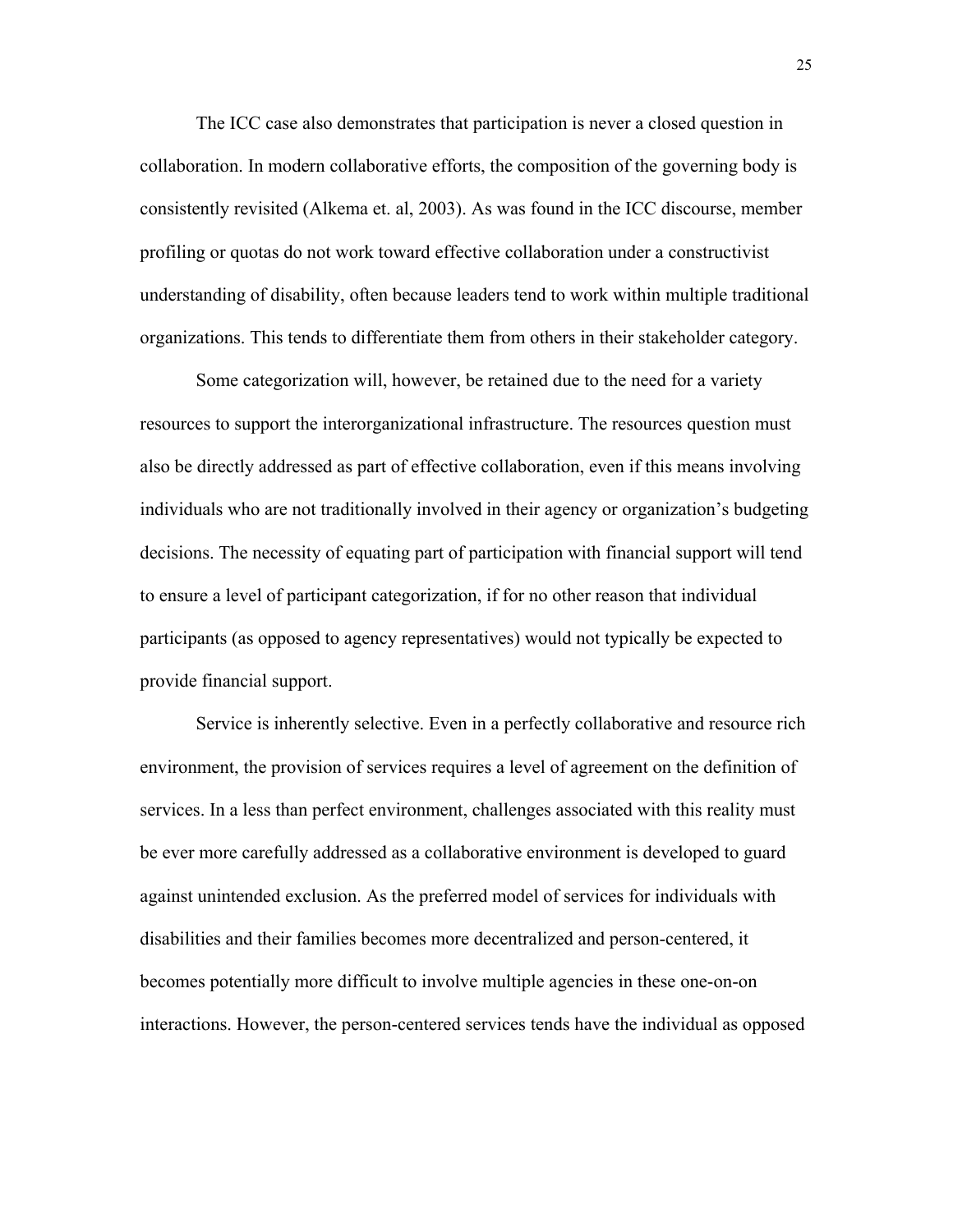to the diagnosis as the unit of analysis. This means that lifespan issues such as transition should become more directly and consistently considered (Alkema et. al, 2003).

As the ICC case demonstrates, interorganizational infrastructures understand that they are designed to provide an organizational location for coordination of person centered services but are in the process of learning to manage this role. The ICC case shows that in the current era, expanding access to services in general is sometimes placed in opposition to expanding collaboration of services for individuals already in the system. Provisions for interagency funding partially prevent this detrimental opposition. It is also necessary to work to prevent efforts to limit demand for services by agencies and organizations providing services as an important element of effective interorganizational collaboration. As is discussed above, in the case of the ICCs there is a nearly unwavering commitment to the creation of a new reality of service provision for children with disabilities. In discussing challenges, it is crucial not to forget the fact that successes in the provision of services are a growing experience in the United States.

#### Conclusion

 The ICCs represent an unfolding story of change in governance of services (Bardach, 2001; George et. al, 1997). The integration of services for children with disabilities is far from complete. A primary implication of our analysis of ICCs is that collaboration is a learned process with its own formal interorganizational infrastructure rather than an activity or organizational element. The bureaucratic and interagency agreements will better affect practice if collaboration is seen as a necessary component of service delivery instead of a separate service or program goal (Johnson et. al, 2003, Walter & Petr, 2000).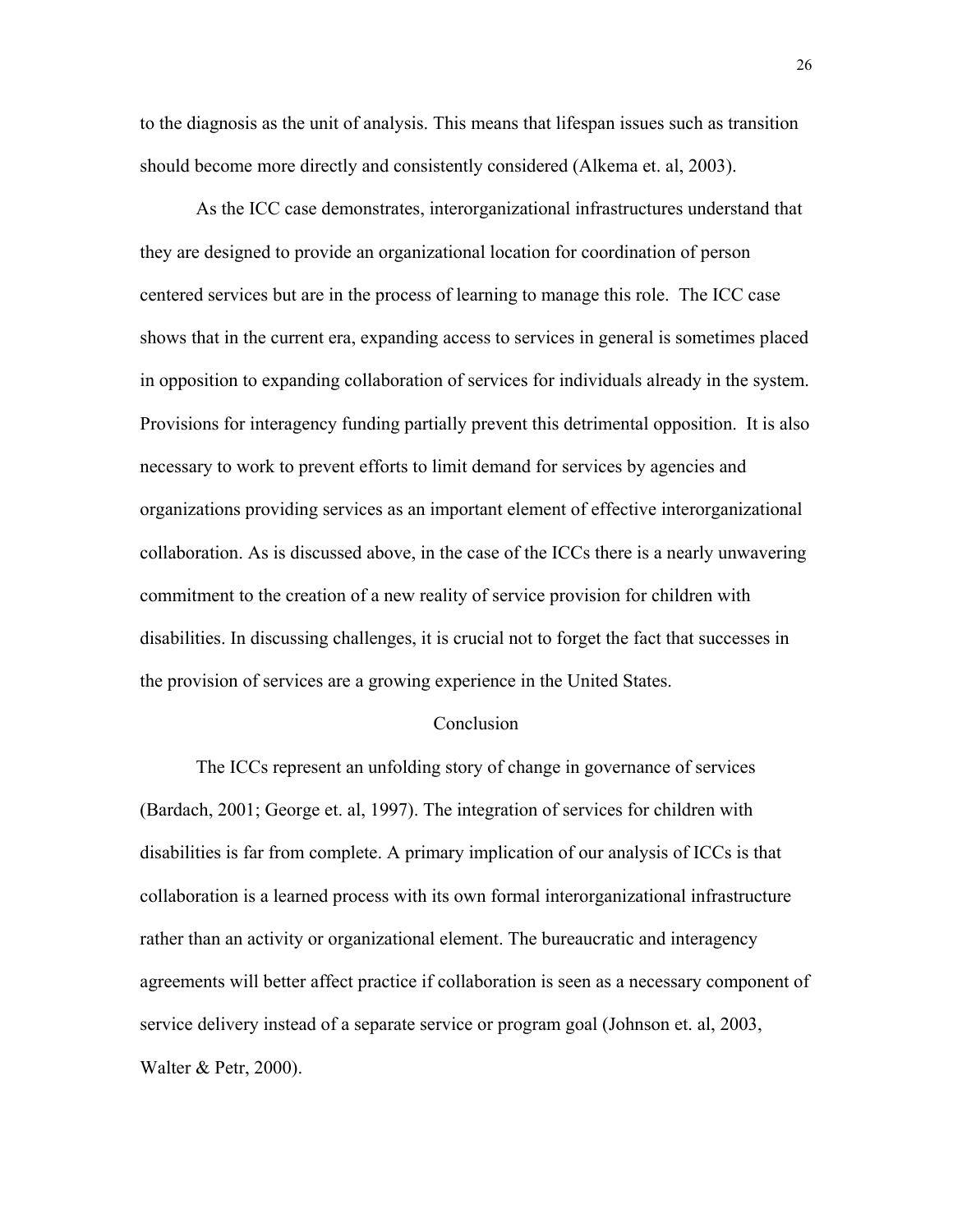In our case study we found that constructivist elements were central to the ICC discourse during the late 1990s and early  $21<sup>st</sup>$  century. Collaboration came to involve both blended roles and shared responsibilities. The analysis of the ICCs demonstrated that given time groups positioned above and beyond formal institutions of governance are capable of managing such effective collaboration. Because a strong process foundation is built into the new interagency collaboration, it is likely that in time services for individuals with disabilities will become much more person centered and well within a constructivist understanding of disability.

Not enough is currently being done to analyze and publicize collaboration experiences. In examining the evolving practice of coordination and collaboration, study of the way in which challenges are being addressed over time will be the focus of upcoming research. After all, as was expressed in a November 1997 FICC meeting after an extended discussion of challenges, "people are doing solutions, and you're seeing some unusual but very exciting partnerships, and I think if it can happen in that kind of environment, it ought to be able to happen just about anywhere" (FICC Meeting Transcript, November 20, 1997). The overarching goal should be to ensure that these solutions learn from one another as time goes on.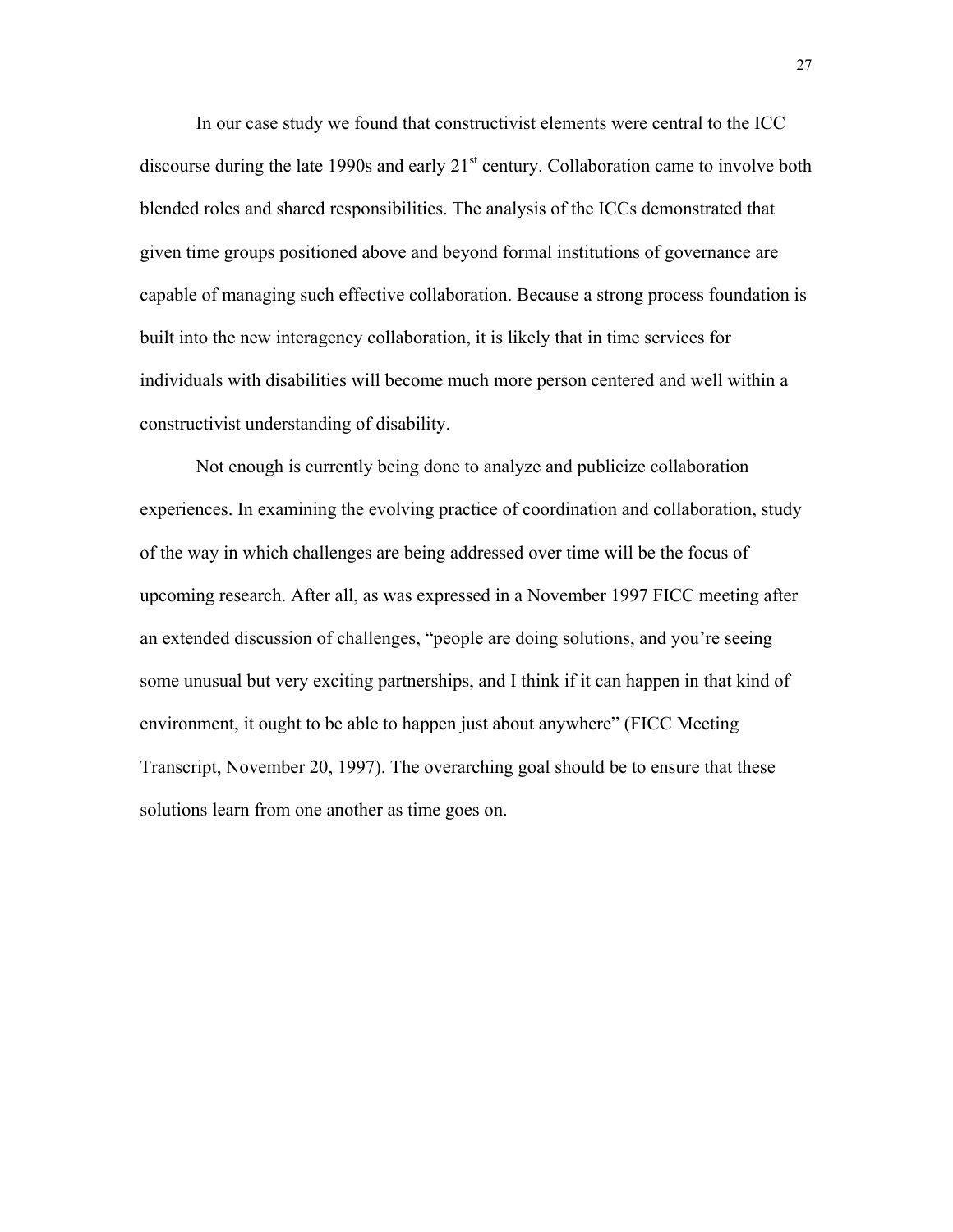#### References

- Abernethy, A. (2000). Analyzing media messages: Using quantitative content analysis in research [Review of the book *Analyzing media messages: Using quantitative content analysis in research*]. *Journal of Advertising*, 29(2), 79.
- Alkema, G. E., Shannon, G. R. & Wilbur, K. H. (2003). Using interagency collaboration to serve older adults with chronic care needs: The Care Advocate Program. *Family and Community Health*, 26(13), 221-230.
- Angelique, H. L. & Culley, M. R. Searching for feminism: An analysis of community psychology literature relevant to women's concerns. *American Journal of Community Psychology,* 28(6), 793-813.
- Bardach, E. (2001). Developmental dynamics: Interagency collaboration as an emergent phenomenon. *Journal of Public Administration Research and Theory*, 11(2),149-164.
- Bennington, A. J., Shelter, J. C. & Shaw, T. (2003). Negotiating order in interorganizational communication: Discourse analysis of a meeting of three diverse organizations. *The Journal of Business Communication*, 40(2), 118-143.
- Boutain, D. M. (1999). Critical language and discourse study: Their transformative relevance for critical nursing inquiry. *Advances in Nursing Science*, 21(3), 1-8.
- Brabant, S. & Mooney, L. A. (1999). The social construction of family life in the Sunday comics: Race as a consideration. *Journal of Comparative Family Studies*, 30 (il), 113-134.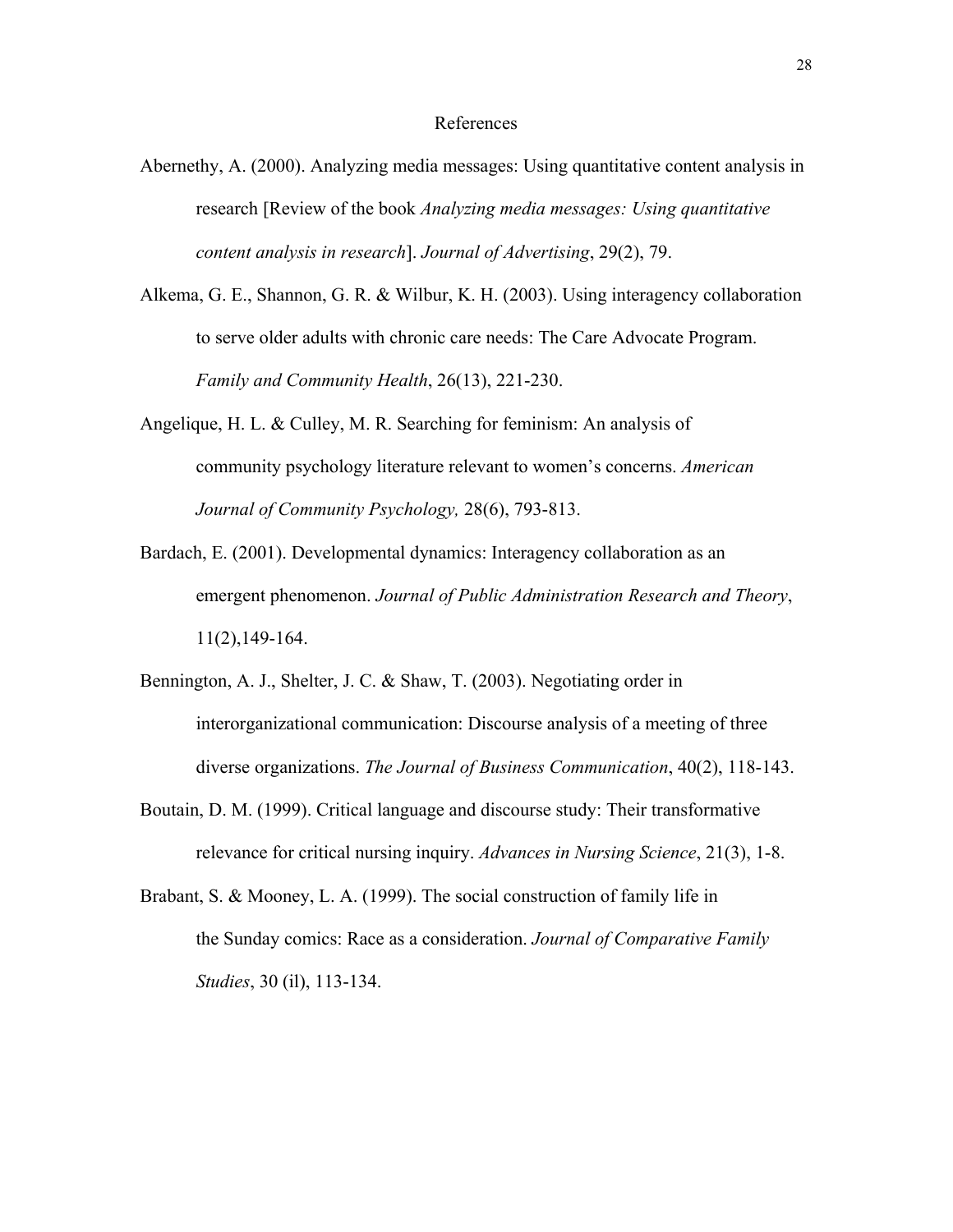- Chandler, D. & Griffiths, M. (2000). Gender-differentiated production features in toy commercials. *Journal of Broadcasting and Electronic Media,* 44(3), 503- 520.
- Craswell, E. & Davis, G. (1994). The search for policy coordination: Ministerial and bureaucratic perceptions of agency amalgamations in a federal parliamentary system. *Policy Studies Journal*, 21(1), 59-74.
- Federal Interagency Coordinating Council [FICC]. Past Quarterly Meetings (transcripts and minutes). Retrieved January 27, 2004, from http://www.fed-icc.org/quarterlymeetings/past-meetings/.
- Federal Interagency Coordinating Council [FICC], (2002) Vision Statement. Retrieved February 13, 2002, from http://www.fed-icc.org/v-m.htm**.**
- Garner, C. (1997, June). The history of the federal interagency coordinating council. Retrieved on September 24, 2001, from http://www.nectas.unc.edu/ficc/ficcintr.htm.
- George, M. P. , Valore, T., Quinn, M. M. & Varisco, R. (1997). Preparing to go home: A collaborative approach to transition. *Preventing School Failure*, 41(4), 168.
- Harley, D.A., C. Donnell, C & Rainey, J.A. (2003). Interagency collaboration: Reinforcing professional bridges to serve aging populations with multiple service needs. *The Journal of Rehabilitation,* 69(2), 32-38.
- Huhmann, B. A. & Brotherton, T. P. (1997). A content analysis of guilt appeals in popular magazine advertisements. *Journal of Advertising*, 26(2), 35-45.
- Krippendorff, K. (1980). *Content analysis: An introduction to its methodology.* Newbury Park, CA: Sage Publications.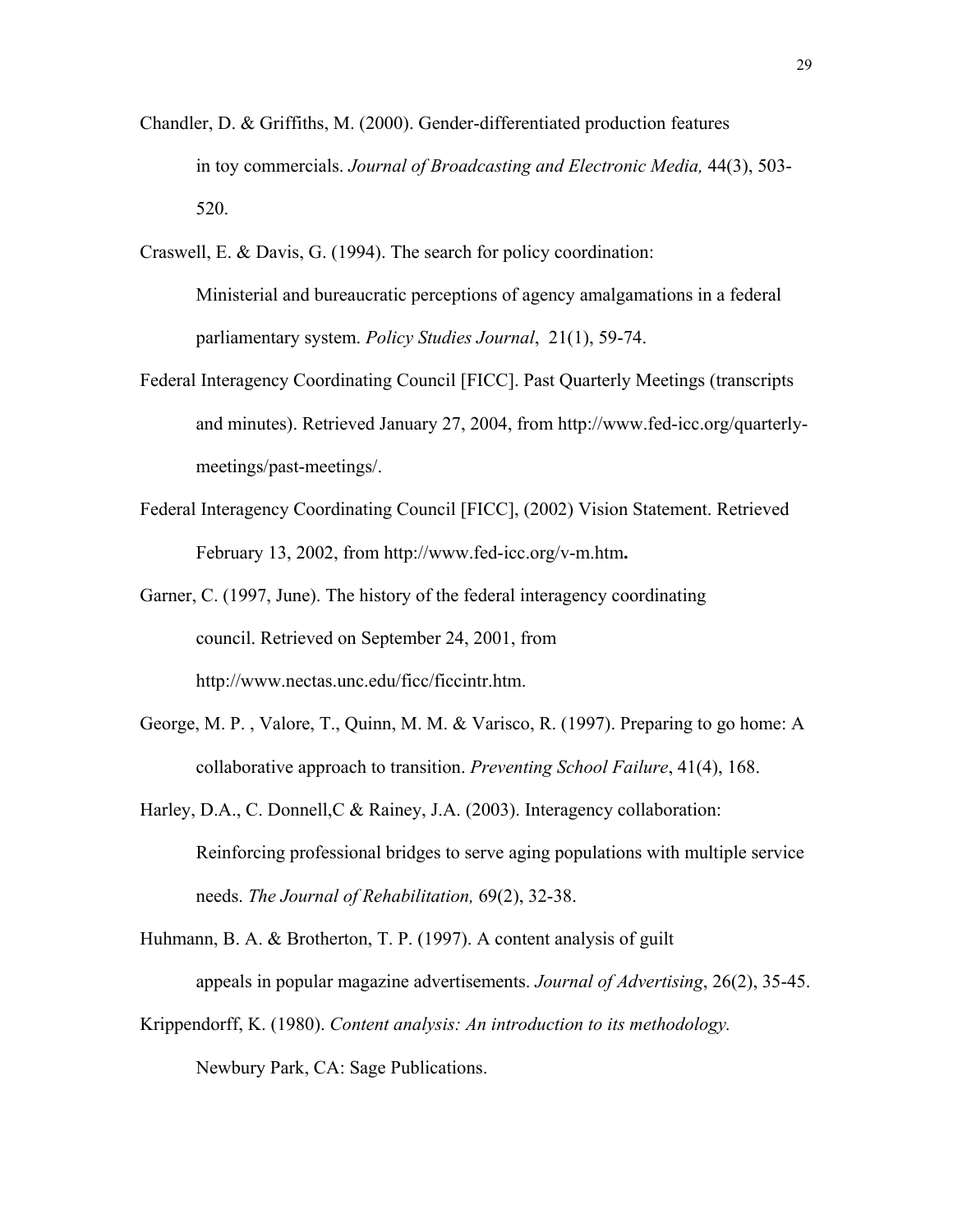- Johnson, L., Zorn, D., Tam, B. Y. T., LaMontagne, M. & Johnson, S. (2003). Stakeholders' views of factors that impact successful interagency collaboration. *Exceptional Children,* 69(2), 195-210.
- Jones, K. (1985). Preschoolers benefit from interagency collaboration. *Children Today,*  14, 18-23.
- Lucas, S. (2002). From Levittown to Luther Village: Retirement communities and the changing suburban dream. *Canadian Journal of Urban Research,* 11(2), 323-342.
- Milburn, S. S, Carney , D. R. & Martinez, A. M. (2001). Even in modern media, the picture is still the same: A content analysis of clipart images. *Sex Roles*, 44(5/6), 277-294.
- Morris, R. (1994). Computerized content analysis in management research: A demonstration of advantages and limitations. *Journal of Management*, 20(4), 903- 931.
- Page, S. (2003). Entrepreneurial strategies for managing interagency collaboration. *Journal of Public Administration Research and Theory,* 13(3), 311-340.
- Riley, A. L. (1994). Interagency coordination: The key to mainstreaming children with special needs into day care. *Pediatrics*, 94(6), 1059-1062.
- Schiffrin, D. (1994). *Approaches to discourse.* Cambridge, MA: Blackwell Publishers.
- Schlenker, J., Caron, S and Halteman, W. (1998). A feminist analysis of seventeen magazine: Content analysis from 1945 to 1995. *Sex Roles*, 38(1/2), 135-149.
- Stroman, D. F. (2003). *The disability rights movement: From deinstitutionalization to self-determination.* New York City, NY: University Press of America.